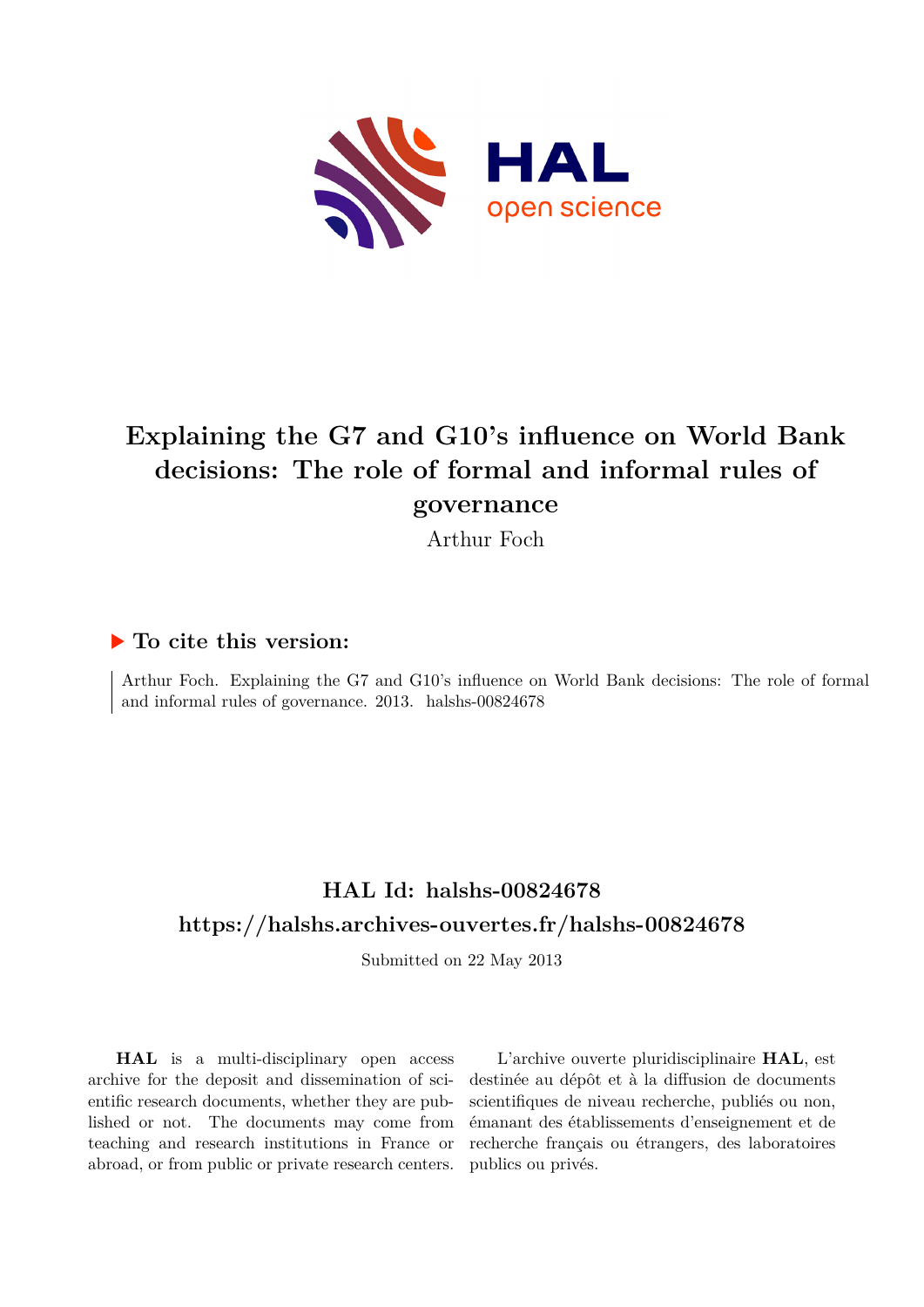

**Documents de Travail du Centre d'Economie de la Sorbonne**



## **Explaining the G7 and G10's influence on World Bank decisions: The role of formal and informal rules of governance**

Arthur FOCH

**2013.35**

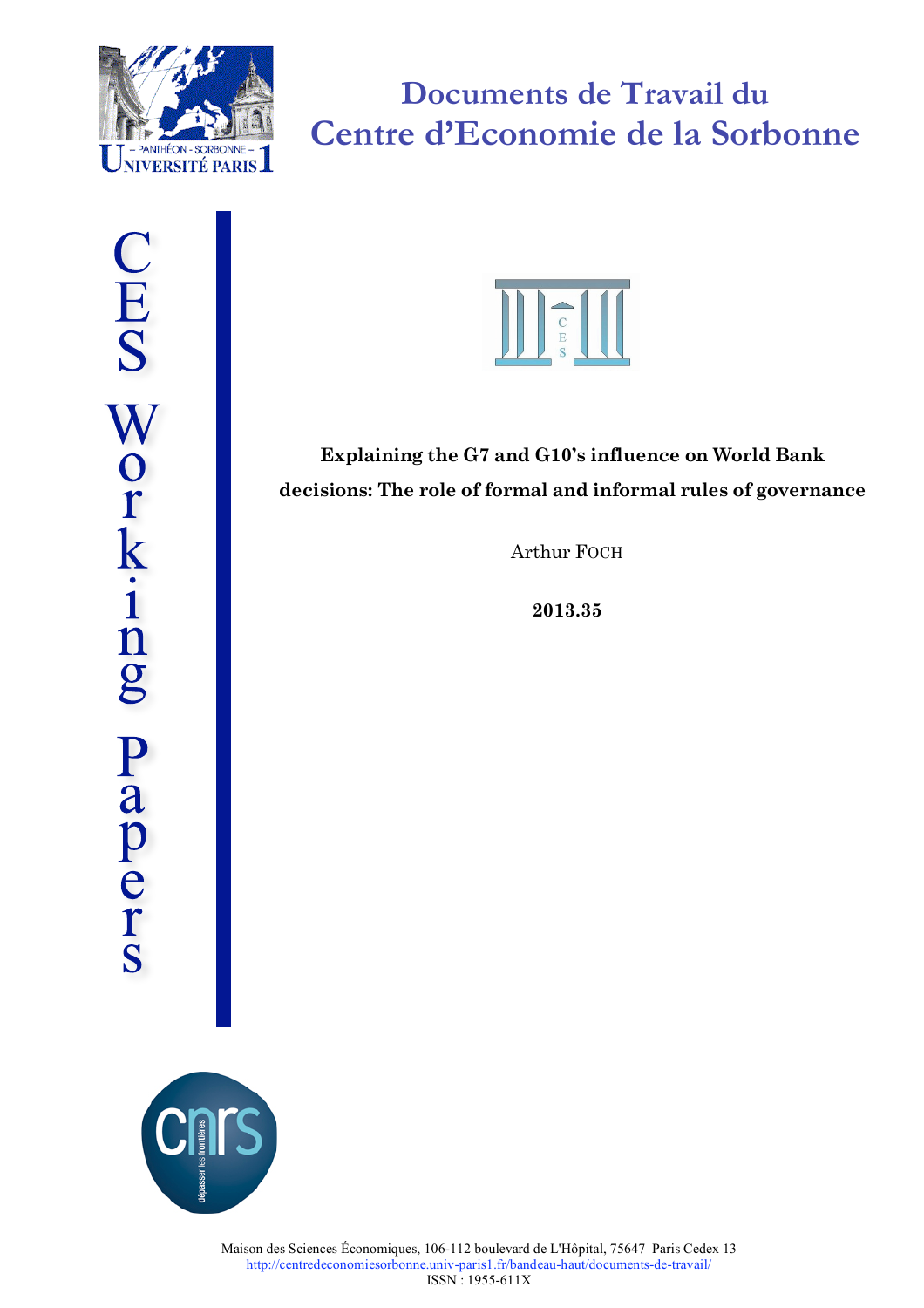## *Explaining the G7 and G10's influence on World Bank decisions*

### *The role of formal and informal rules of governance*

**Abstract:** This paper contributes to the literature examining the role played by donors' interests within International Financial Institutions by showing how the G7 and G10 countries manage to influence World Bank (WB) decisions to satisfy their interests. It demonstrates that the G7 and G10 meets the two conditions required to influence WB decisions: they form a unified group (1) possessing sufficient power (2). The main thrust of the argument is that the G7 and G10 provide opportunity for big countries to come together and unify their preferences regarding WB decisions. Referring to a new dataset I find conjunctions between the G7's declarations and the WB's decisions, primarily reflecting the G7's unity and influence over the WB. Then, relying on interviews with WB officials and an examination of WB formal and informal rules of governance, I show how G7 instructions provided outside the WB through declarations are relayed within to impact decisions.

**Key words:** World Bank, governance, informality, G10, power, influence

JEL: O16, O19, F35, F59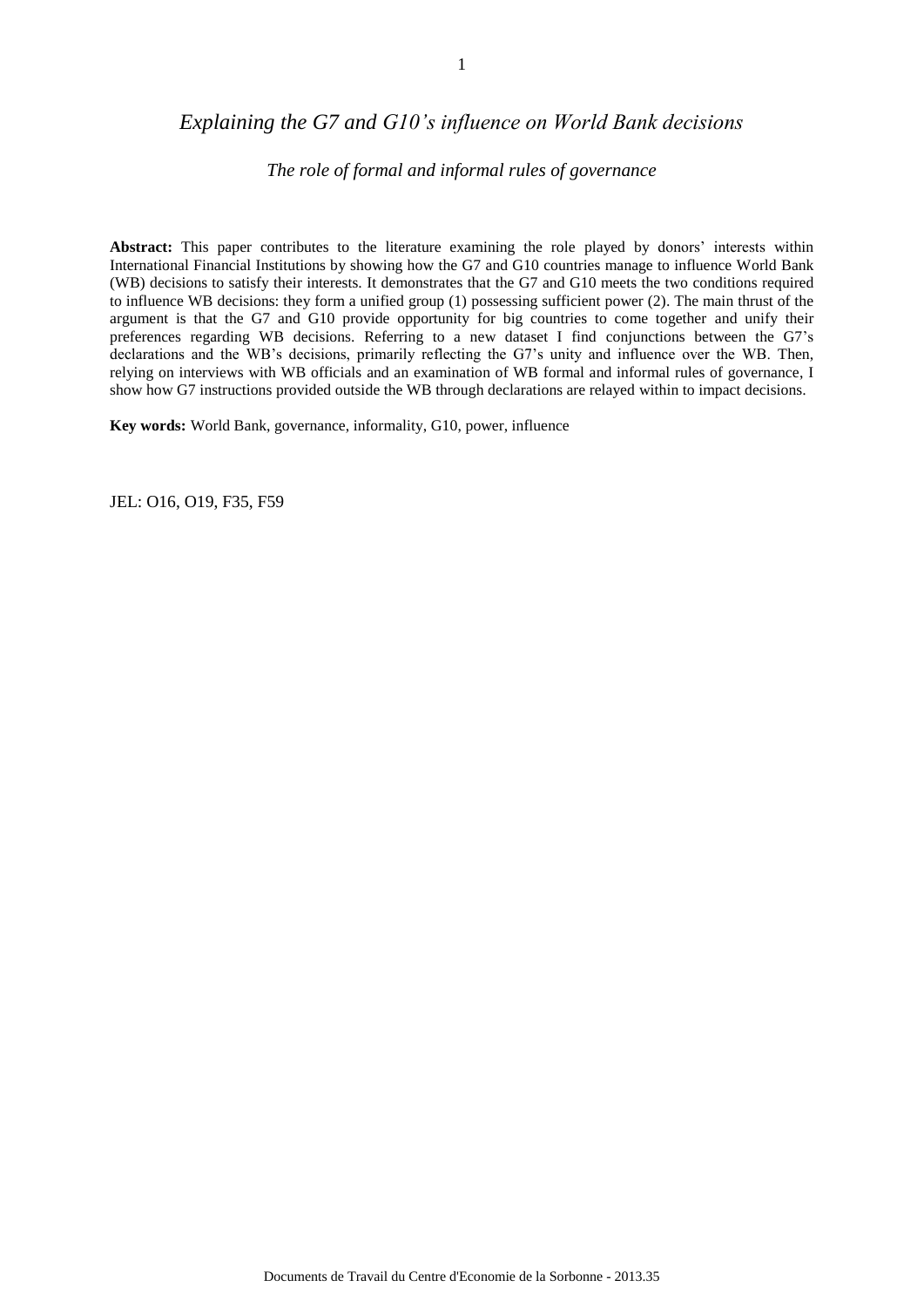#### **1. Introduction**

This paper aims to explain how G7 and G10 countries influence the decision-making process of decision making within the World Bank (WB). A well established literature shows that the WB and the International Monetary Fund  $(MF)^1$  decisions reflect the interests of the main donors of these institutions (see for instance: Kilby, 2009; 2010; Foch, 2012). Stiglitz (2002, p. 52) argues that: "*The decisions of every institution naturally mirror the opinions and interests of the decision-makers.*" As a result, policies of international economic institutions are often in line with the financial and trade interests of industrialized and developed countries.

While this literature suggests that donors influence IFI's decisions in order to favour their interests, it does not show *how* donors manage to influence decisions. As stressed by Kilby (2010), the pathways through which donors exert influence in IFIs are not well studied. Dreher et al. (2009) suggest two routes in the case of the WB: formal influence through official decisions made by the executive board of directors and informal influence on decisions made by the staff in charge of projects. However, for both of these routes, the mechanisms through which donors exert influence in IFIs remain unknown. Secondly, we do not exactly know if the influence exerted is that of the US, the G7 or the G10. While there is evidence that developing countries aligning their UN votes on those of the US have better access to WB and IMF's resources<sup>2</sup>, US voting within the UN may actually proxy for broader alliances or simply a commonality of interests (Stone, 2004). In this sense, Dreher and Sturm (2006) show that the UN voting patterns of all G7 and G10 countries are frequently correlated and aligned. Thus, the US influence highlighted by some studies may in fact reflect the combined influence of the G7 or the G10. Thirdly, the literature only shows that WB (and IMF) decisions *reflect* the potential influence of donors without providing factual evidence as to donors *effectively* exerting an influence over IFIs through instructions directed toward these institutions.

<sup>&</sup>lt;sup>1</sup> Further on in this paper, the term International Financial Institutions (IFIs) is used to refer to these two institutions.

<sup>&</sup>lt;sup>2</sup> See Barro and Lee (2005), Dreher and Jensen (2007) and Kilby (2009).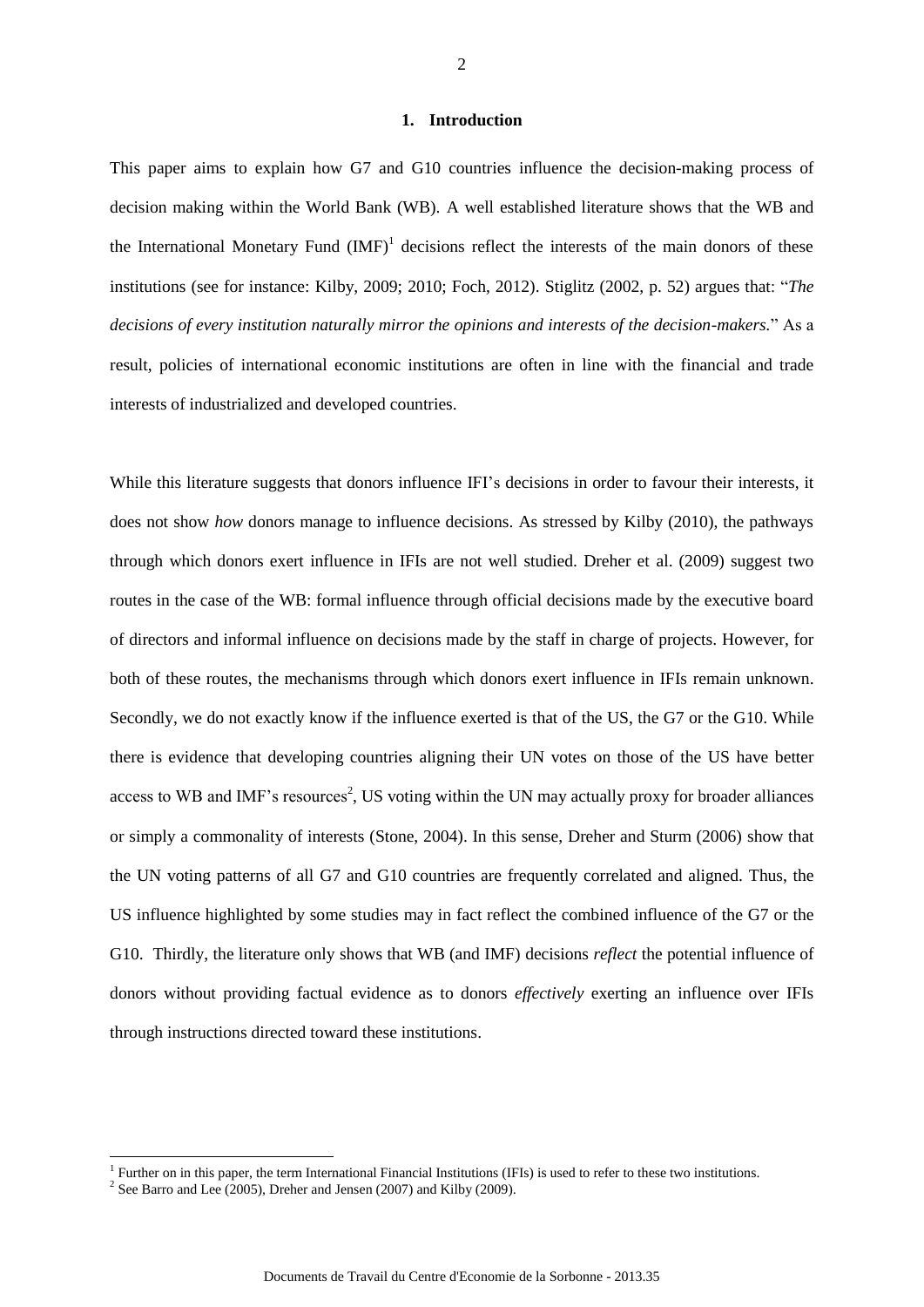To address these gaps requires to analyze both the WB decisions and its system of governance. As in every banking institution, the WB's voting system provides each shareholder with a voting weight (i.e. a number of votes) proportional to its capital subscription. As a result, some member States are more powerful than others. Although the US are the main shareholder they cannot steer the WB anymore and make the decisions on their own, as they did until the mid 1960s (Swedberg, 1986, p.381). Since then, the US hegemony within the WB (and the IMF) has been replaced by a US-Europe-Japan coalition (Bergsten and Henning, 1996). This implies that nowadays WB and IMF decisions are reached through negotiations with these Western powers that necessarily have to negotiate in order to reach an agreement. Whatever the attempts of single members to influence the decision-making process, the decisions taken by the WB are necessarily the result of agreements reached through negotiations and coordination. Thus, the US influence over WB decisions (see Fleck and Kilby,  $2006$ ),<sup>3</sup> is necessarily the effect of US' lobbying efforts on other donors that have accepted to support the US (Kilby, 2010).

Based on this reality and the literature showing the G7 and G10 countries' influence over the WB, the main question of this article is the following: how can a group of countries with heterogeneous preferences manage to influence WB decisions? It is well established that any group of countries needs to meet two conditions in order to exert a decisive influence on international organizations: group unity and the possession of sufficient power (Woods and Lombardi, 2006; Gstöhl, 2007). Two dimensions must be addressed. The first deals with the modalities used by G7 and G10 countries to settle and share common positions despite their possible divergences and the heterogeneity of their preferences. The second dimension concerns the means used by these countries so as to gather the power required to further their common positions, and as such exert their influence.

This article claims that the G7 – but more particularly the G10 – meets the two required conditions to the exercise of an influence on WB decisions. To support its view, this paper first shows that the G7 and G10 countries share common political and economic features and use the informal political organs

<sup>&</sup>lt;sup>3</sup> See Gwin (1997) and Woods (2003) for a discussion about the US domination within the IFIs.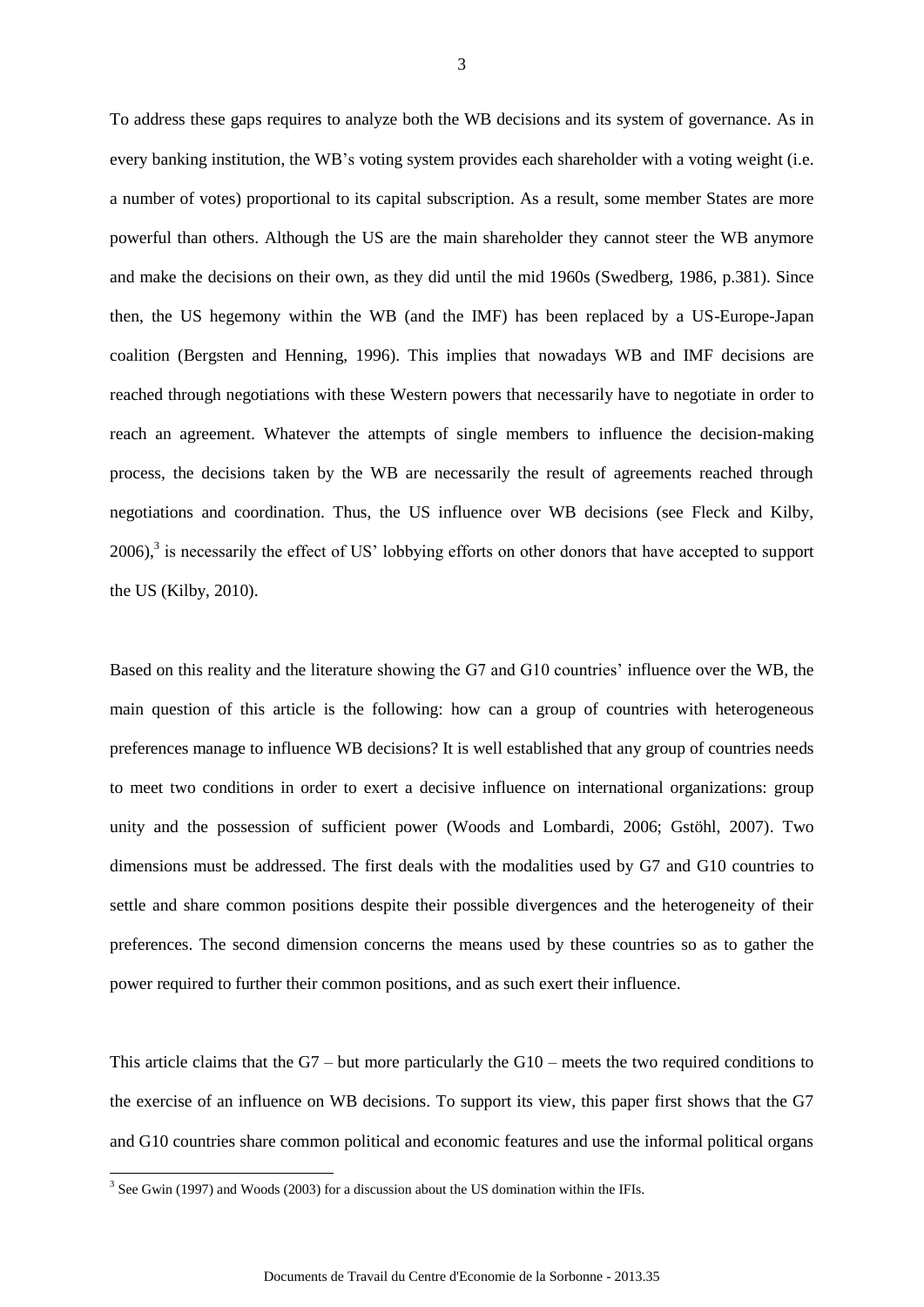that the G7 and G10 represent, and the means associated to them, in order to consult and build their unity within the WB. These political organs offer various advantages: they are small, they are not filled with developing countries, they are flexible and formal rules are few, which makes them "mysterious" and little known to the public (Swedberg, 1986, p. 361). Using a new dataset that has not been looked at by the literature, and analyzing the G7's declarations, I show the existence of instructions provided – from the outside – by the G7 to the WB (Figure 1), and their influence on WB decisions. Secondly, I examine how a G7 declaration becomes a WB decision. Based on interviews with WB officials as well as on an examination of formal and informal rules of the WB governance system, it appears that the G10 is the only coalition able to command sufficient power to influence WB decisions. Moreover, informal practices of governance within the WB have much to do with the G10's formal and informal influence (Figure 1).





For the purpose of this paper, governance is defined as: "*the structured ways and means in which the divergent preferences of interdependent actors are translated into policy choices, so that the plurality of interests is transformed into coordinated action and the compliance of actors is achieved"* (Eising and Kohler-Koch, 1999, p.5; Gstöhl, 2007, p.3). Moreover, in line with Cox and Jacobson (1973, p. 4), Woods (2003, p.4), and Gstöhl (2007, p.8) we distinguish the term of power from that of influence. While the former refers to the capability, that is, the aggregate of resources available to an actor, the latter constitutes the manifestation and exercise of power. We refer to Dreher et al (2009) for the distinction between formal and informal influence within the WB. Finally, our attention focuses on the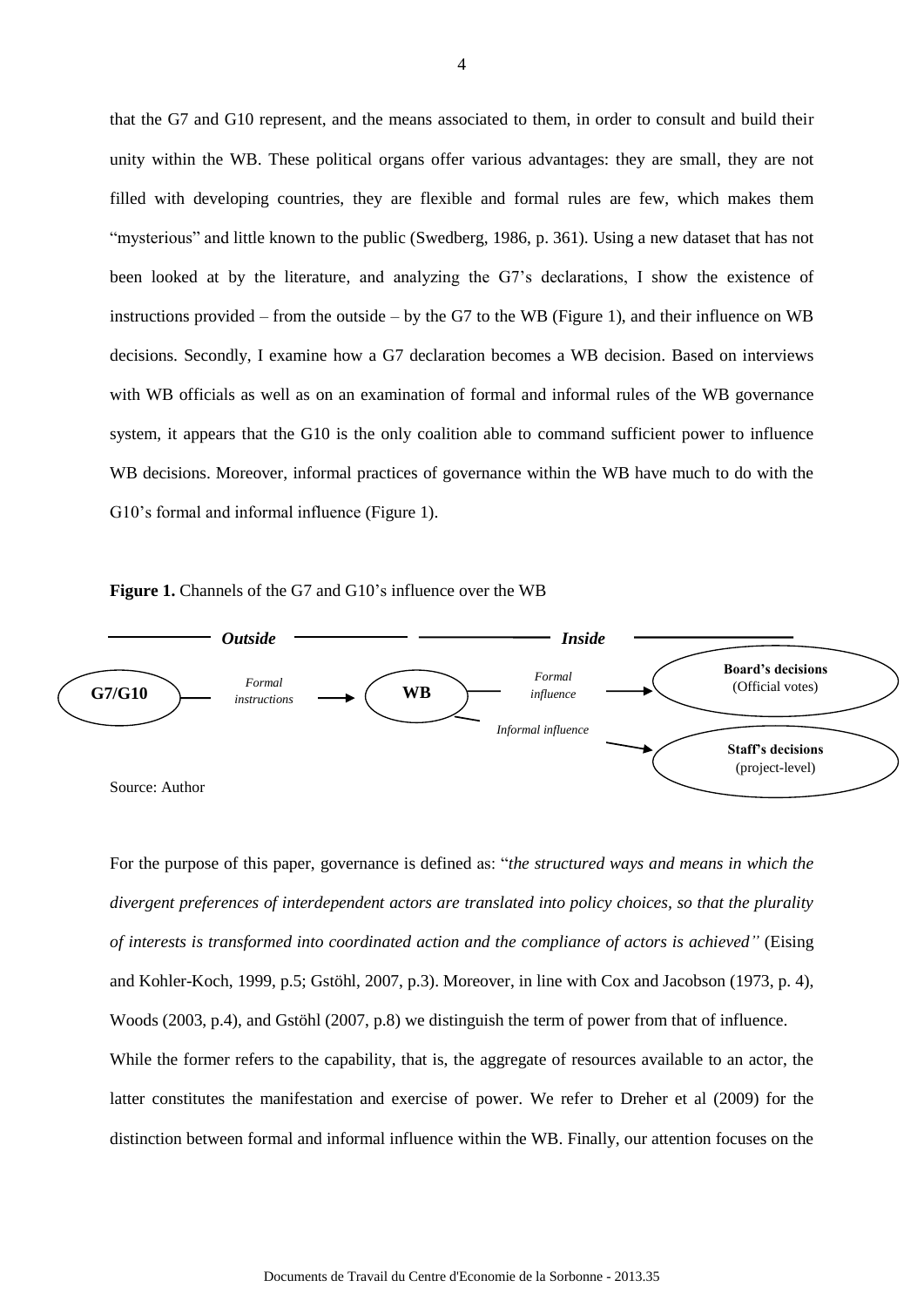G7 as much as on the G10, but more specifically on the latter. The G10 is an extension of the  $G7<sup>4</sup>$  and is also an informal group, though a very organized and institutionalized one, bringing together the richest western countries. In addition, and as outlined by Swedberg (1986, pp. 381-382), the G10 maintains particularly strong historical relations with the IFIs. Created in 1961 (as opposed to 1973 for the G5 that then became the G8 – Gstöhl, 2007, p. 3), it serves as a meeting organ – like the Paris Club or the Bank for International Settlements – in which negotiations related to the decisions that are to be made at the WB and the IMF happen.<sup>5</sup> Compared to the G7, the G10 is more powerful. Indeed, it has a larger number of members represented at the executive board and this provides the group with a higher voting power, sufficient to impose its views.

This paper is structured as follows. Section 2 reviews the literature on the influence of donor's interests on WB and IMF decisions. Section 3 and 4 demonstrate *how* donors manage to influence decisions. Section 3 shows that the political organs of the G7 and G10 allow big countries to come together and unify their preferences regarding WB activities. Section 4 shows that the rules of governance within the WB provide the G10 with sufficient power to influence – formally and informally – WB decisions. Section 5 concludes.

#### **2. Donors' influence on the WB and the IMF: a review of the literature**

While the WB and IMF Articles of Agreement lay down a political and economic neutrality (IBRD, Article IV, section 10), there is a large literature on the influence of donors' political and economic interests on decisions relating to the allocation of funding and the number of conditions attached to these funds.

Regarding the allocation of funding, Thackler (1999), Bird and Rowlands (2001), and Barro and Lee (2005) show that the probability for a developing country to obtain an IMF loan increases significantly when its vote at the United-Nations (UN) general assembly reflects those of the US or European

<sup>4</sup> In this paper, the terms G7 and G8 (and even G7/G8) are used. The G7 includes Germany, Canada, the US, France, Italy, Japan and the United-Kingdom, and becomes the G8 when Russia is included. See Gstöhl (2007, pp. 1 and 4) for a discussion on the historical composition of these groups. The G10 is the sum of the G7 countries and Belgium, Netherlands, Sweden and Switzerland.

 $<sup>5</sup>$  Strange (1976, p. 112) shows that some decisions made by the IMF are, in fact, those of the G10.</sup>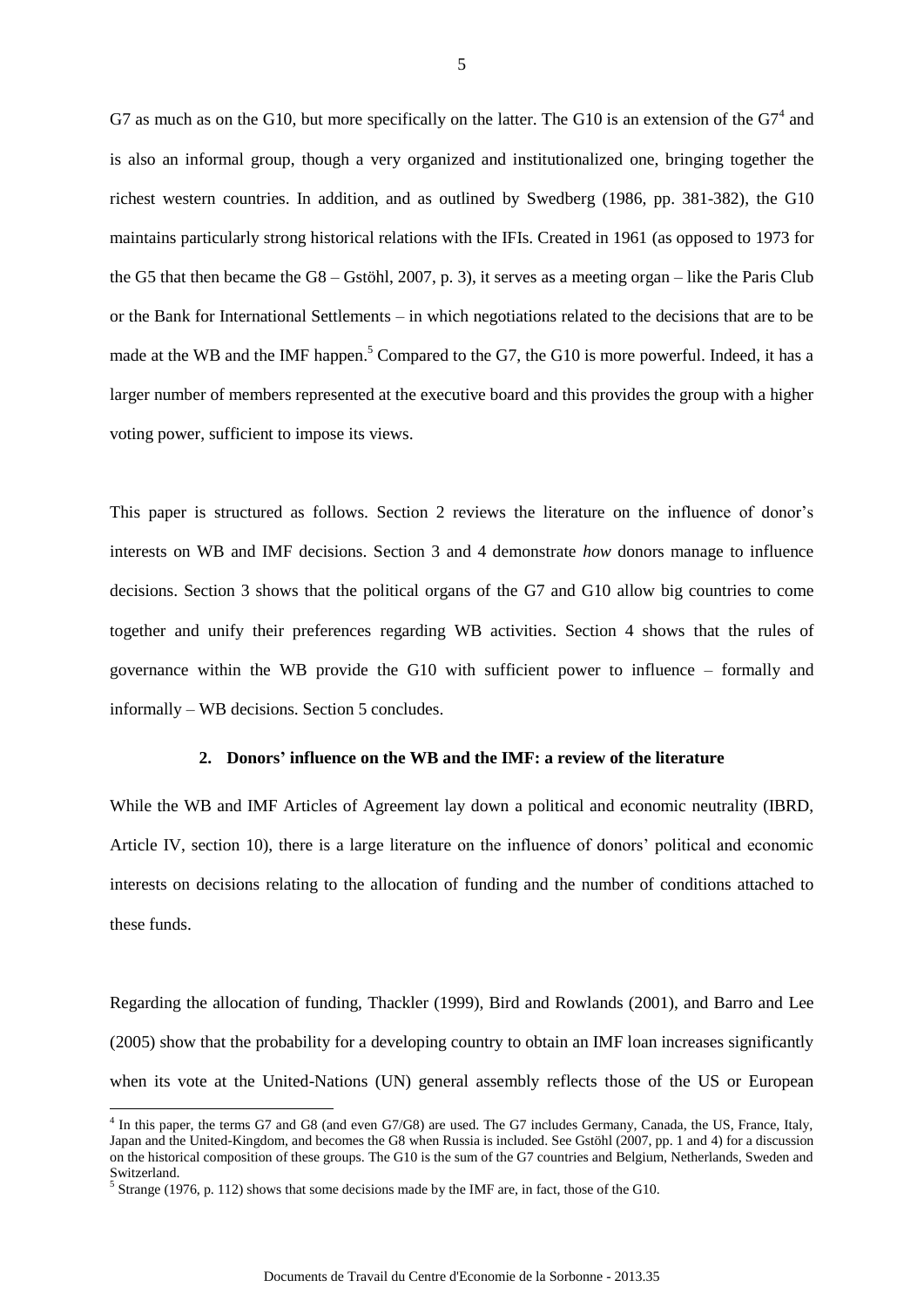countries. Andersen et al., (2005) and Kilby (2009) show that developing countries with votes aligned on the US' one at the UN general assembly have a stronger probability of receiving loans from the WB. Harrigan et al., (2006), demonstrate that the probability for countries to receive a loan from the WB and the IMF is substantially determined by political factors that favor Western countries such as the implementation of pro-western foreign policies or the degree of political liberalization. Killick (1995) shows that one third of the 17 countries examined have received better terms of loans from the IMF thanks to the intervention of some of its major shareholders. Fleck and Kilby (2005) obtain a positive correlation between the share of US exports to a developing country and the share of WB loans attributed to this country. Oatley and Yackee (2004) obtain correlation showing that the IMF attributes bigger loans to developing countries who align their vote at the UN on the US' one. Dreher and Jensen (2007) have focused on the influence of donors on the number of conditions attached to IMF loans. They show that the developing countries that have the most often voted similarly to the US and the G7 at the UN's general assembly received a lower number of IMF conditions. The literature therefore shows that the WB and the IMF provide their financial assistance in better terms to developing countries that are important political allies or trading partners with the US and other G7 countries. In this perspective, the financings attributed and the conditions prescribed by the WB and the IMF are seen as means to reward or sanction developing countries for the political and economic relations they have with G7 countries.

It has also been argued that conditions prescribed by the WB and the IMF constitute by themselves a means to promote the implementation of reforms that favor the WB's main donors' interests. Boockman and Dreher (2003) show the existence of a positive correlation between the number of WB programs negotiated with a developing country and the local level of economic freedom. Harrigan et al., (2006) further this analysis and state that WB and IMF lendings promote the implementation of economic liberalization in developing countries, and that this increases both the openness of their economies to the world economy, and the number of business opportunities offered to Western investors.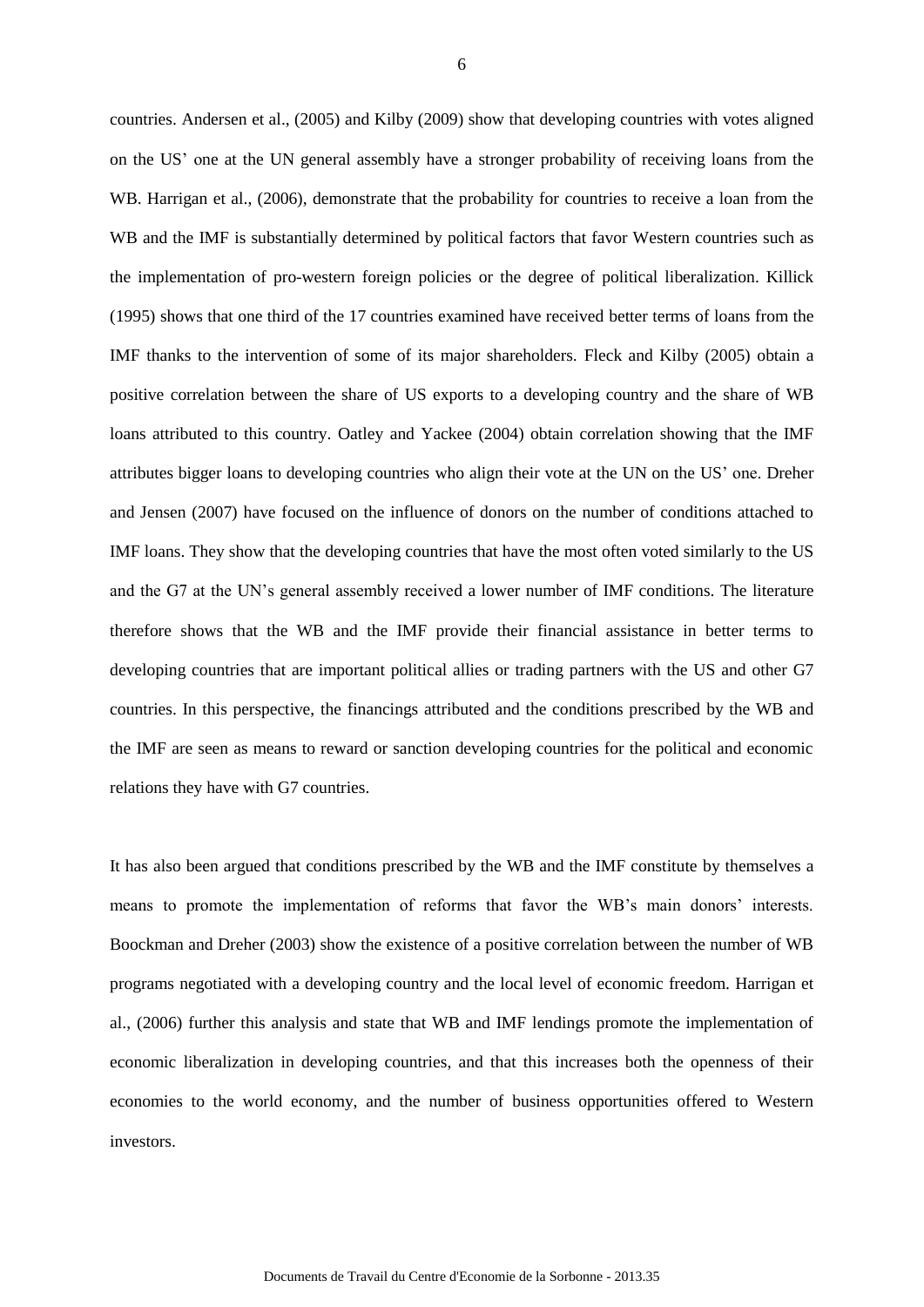While there is no empirical evidence in the literature that economic reforms promoted by the WB and the IMF effectively benefit the interests of the main donors of these institutions, Foch (2012) attempts to fill this gap. He seeks to explain why the World Bank (WB) has prescribed infrastructure privatization in Sub-Saharan Africa (SSA) more than anywhere else and why it has intensified its prescriptions in recent years despite empirical evidence showing that privatization yields its poorest effects in the least developed countries. Relying on an empirical analysis based on 270 infrastructure privatization cases in SSA between 1960 and 2009, Foch shows that foreign and G10 firms benefit more from infrastructure privatization when it is supported by the WB than when it is not. He also shows that the WB provides greater support to privatization in the infrastructure sectors (water and electricity rather than transport) that benefit the most to G10 firms. This study reveals that WB decisions on aid conditionality are made according to the business opportunities they provide to G10 firms.

Globally, the literature provides considerable evidence suggesting the influence of groups of powerful donors (either the G7 or the G10) in IFIs lending decisions. This influence is formal when it concerns commitments, since commitments reflect board loan approval decisions, and informal when it relates to disbursements, as decisions to disburse committed funds are officially the responsibility of operational staff (Kilby, 2010). Following this distinction, donors' influence on the conditions attached to funds is either formal and/or informal since conditionality is both discussed by the Board at the commitment stage, and applied by the staff since disbursements depend on the compliance with conditions (see section 4).

Whether formal or informal, the question of how groups of donors manage to influence IFIs decisions is much less examined by the literature. Woods and Lombardi (2006) and Gstöhl (2007), however, establish that exerting influence on IFIs decisions requires a coalition of donors to be: i) unified enough to share common positions, and ii) sufficiently powerful to push forward its positions. The unity of the coalition is essential since it constitutes the *sine qua non* condition for its power to be converted into influence. Indeed, the possession of institutional power is only a potential source of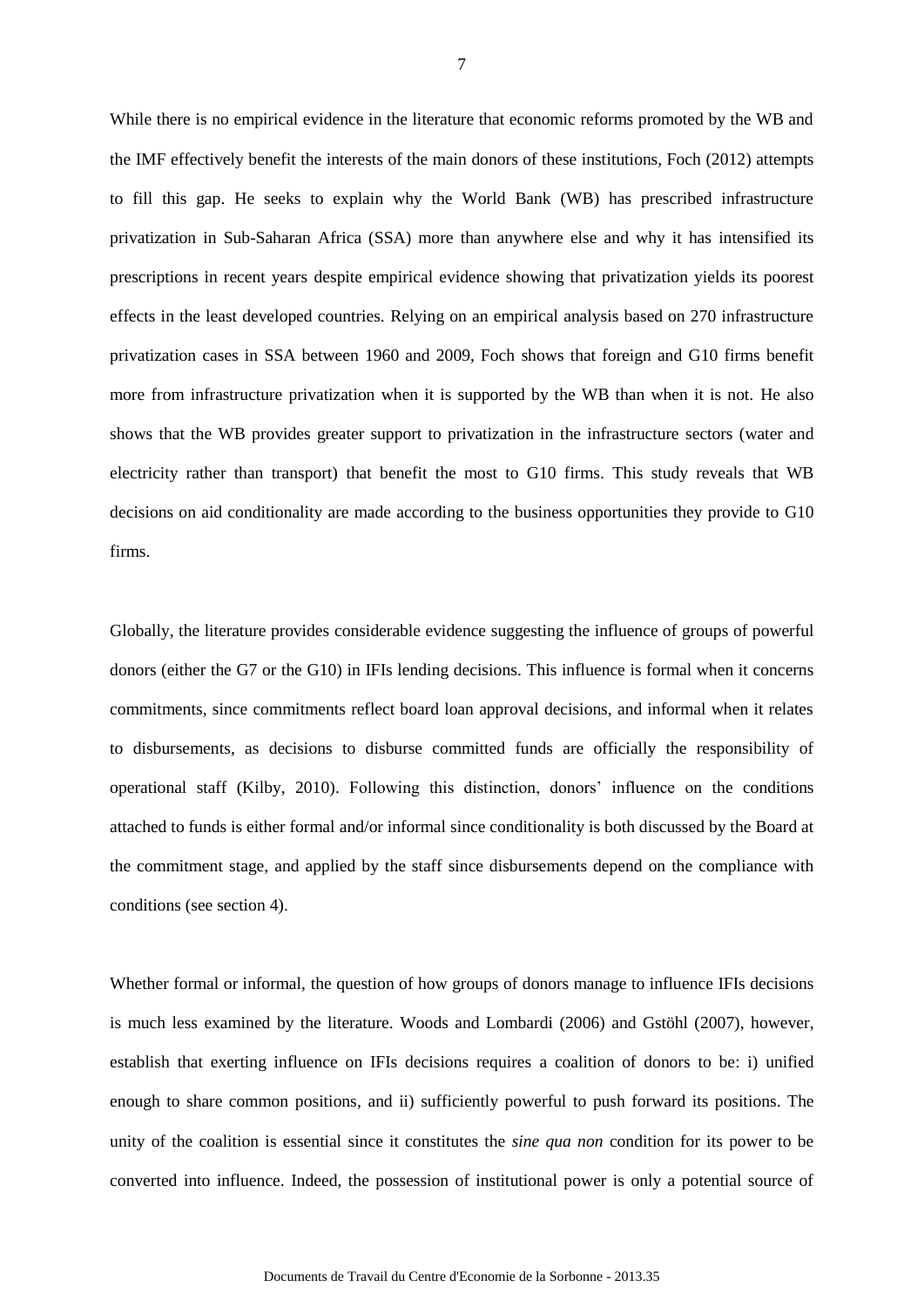influence that needs, in order to be effective, a political will and thus a consensus to use it (Ghstöl, 2007, p. 7). This means that within the executive board, the G10 countries must agree and come together in order to hold the majority of votes (i.e. 50%) required to formally influence decisions. Similarly, since informal influence is exerted by transmitting donor's preferences to the staff (Dreher et al., 2009), the G10 countries must agree and make arrangements beforehand so that every country's interests are taken into consideration<sup>6</sup>. This analysis leads to the question, not addressed by the literature, of how the G7 and G10 countries manage to meet the two conditions required for their coalition to influence WB decisions. Given the importance of the 'unity' condition, I first examine how and through which mechanisms, the G7 and G10 countries manage to overcome their divergences and unify their preferences on WB activities.

#### **3. The G10's unity within the World Bank**

#### **3.1 Similar features lead to common goals and interests**

Both the G7 and the G10 regroup the most industrialized countries that have common political and economic features. Their political systems are democratic and their global economic indicators are fairly similar. They have comparable annual average rates of GDP, standards of living (as of GDP/capita), public debt and deficit levels, and shares of global imports and exports (see Jaffrelot, 2011). Moreover, G10 countries are all market economies integrated into the world economy, opened to global trade and finance, and holding some of the most developed financial markets and multinational firms. As shown by Figure 2, homogeneity among the G10 countries is strong. According to Bird and Rowlands (2001), the homogeneity of the G10's preferences is such that it allows them to dominate the IMF and the WB.

**Figure 2.** Average values of G10 globalization indexes between 2000 and 2009

<sup>&</sup>lt;sup>6</sup> In this view, and in line with Kilby (2010), evidences of US influence over WB disbursements (Fleck and Kilby, 2006; Kilby, 2009) are the result of US' lobbying and coordination efforts with other donors.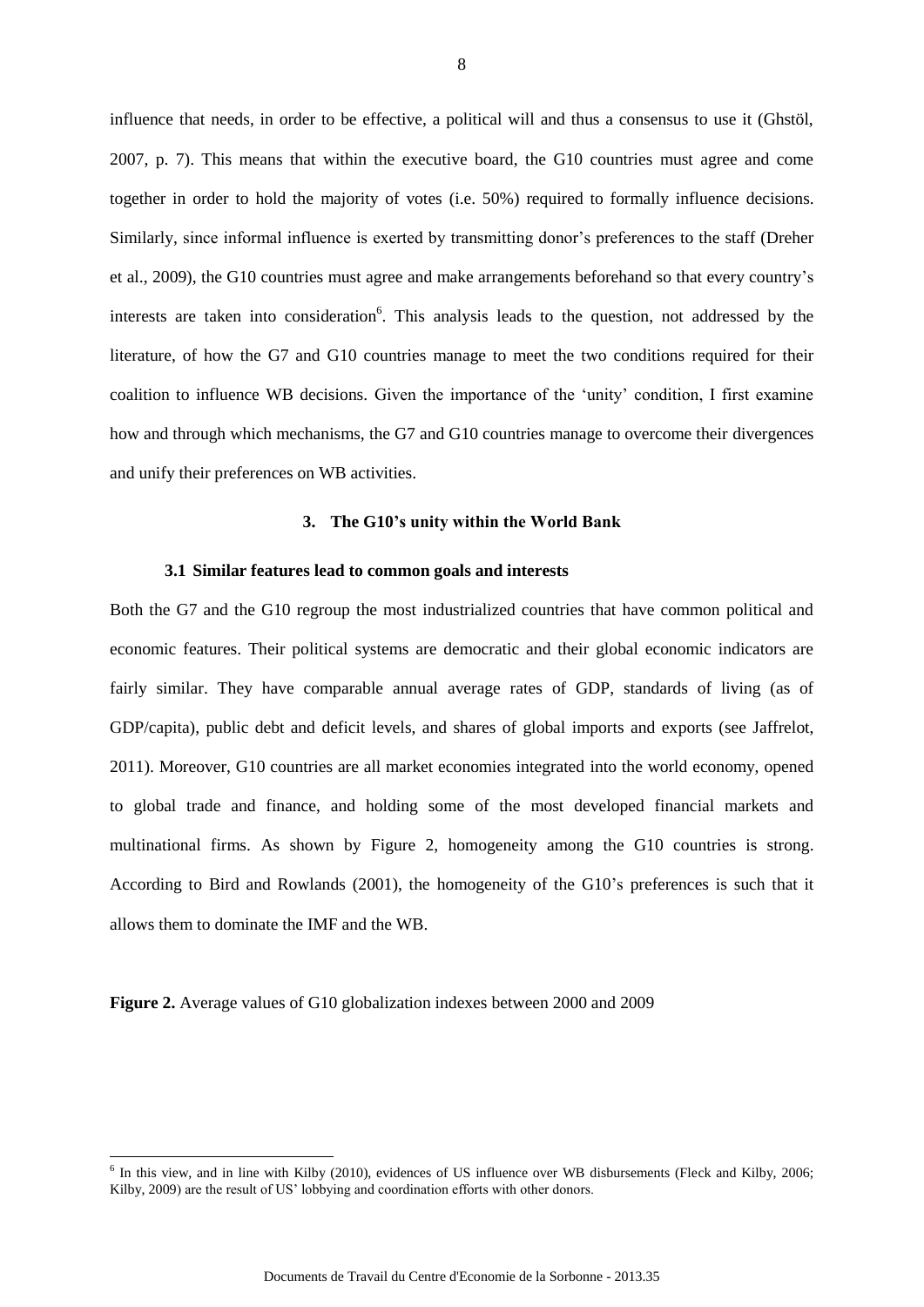

Source: Author's calculations from KOF 2012 data

The common features of the G10 countries explain that they share the same goals and interests on the international scene. This point is well established by the literature. Indeed several studies argue that powerful Western countries use the IMF and the WB to promote a liberal political and economic model apt to serve their interests through the promotion of specific reforms and activities. From the G8's point of view of, its weight in the global economy entrusts it with the responsibility to govern globalization (Ghstöl, 2007, p.1). To carry out this aim, it must rely on international institutions in order to meet several goals (De Guttry, 1994, p. 73). While initially being of economic, monetary, and financial nature, the range of these goals has broadened to now encompass new issues such as development, environment, foreign policy, and security (Putnam and Bayne 1987; Bayne, 2000; Siedersleben and Pabel, 2003; Ghstöl, 2007). Putman and Bayne (1987, pp. 158-160 and 160-166) show that G8 summits notably influence the activities and reforms promoted by the WB and the IMF. And, De Guttry (1994, p.74) states that the G7 aims at turning the most important WB, IMF, and OECD decisions in its favour. Bailin (2001) argues that the G8 interest since the late 1970s is to maintain an economic liberal order, and Bayne (2000, pp. 137-141) asserts that since the late 1990s, the G8 states have increasingly made use of global institutions. Swedberg (1986, pp. 388-389) explains the utility that powerful countries derive from their influence on IFI's policies. He argues that the "doctrine of economic and political neutrality", which prevails at the WB and the IMF, aims at keeping under wraps the intervention of the "most powerful Western countries" in favour of the introduction of "free-trade capitalism" in the domestic affairs of developing countries.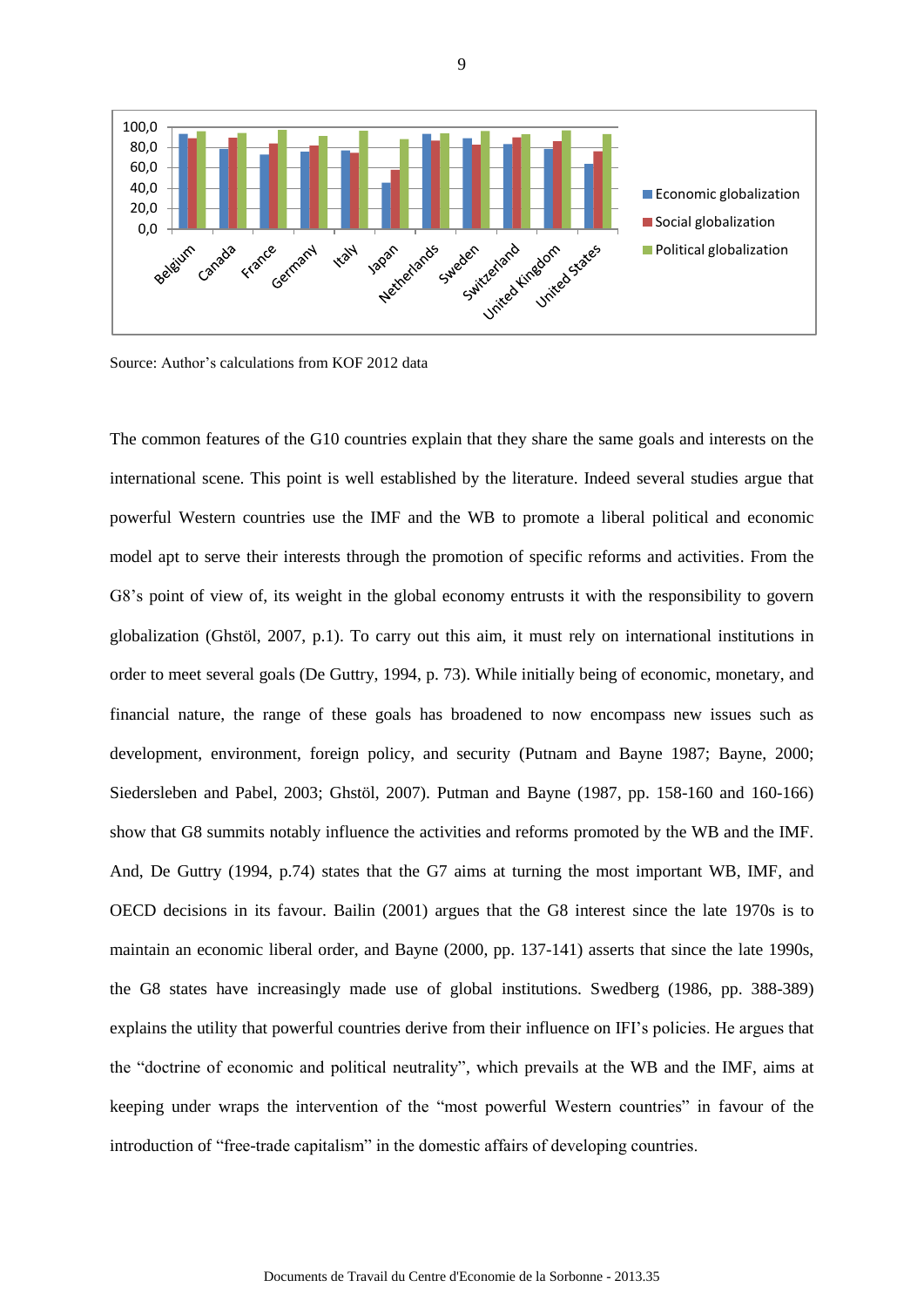#### **3.2 The use of informal mechanisms for coordination**

Although the G7 and G10 countries share common goals and interests within the IMF and the WB, it does not prevent them from having heterogeneous preferences and defending different positions. According to Bergsten and Henning (1996, pp.55-75) and Simiand (2010, p.348) the G7 is characterized by differences among members, especially on economic policies<sup>7</sup>. These divergences have often emerged within the IFIs and concerned the aid provided to developing countries<sup>8</sup>. Eldar (2004) also offers several empirical illustrations of political divergences within the UN Security Council<sup>9</sup>. However, an informal "non aggression pact" leads the G7 countries to avoid criticizing each other's policies (Bergsten and Henning, 1996, p.4). In practice, the G8 does not act against its own collective interests nor against the vital interests of any of its members (Gstöhl, 2003). But, as argued by WB officials, G10 coordination is sometimes the result of a degree of coercion by the US. This means that other countries agree to go along with policies they do not like, because they calculate that this preserves a relationship that brings other benefits.

Coordination between members is a necessary condition for the G7 and G10 to exert influence on IFIs decisions. Otherwise, differences of view might prevent the sharing of common positions, which is a prerequisite for influencing decisions. To go beyond their differences and unify their preferences, countries must necessarily pursue coordination efforts. To this aim, the G7/G8 and G10 countries use the informal political organs that the G7 and G10 represent, and the means associated to them. Though being informal groups, the G7/G8 and G10 are characterized by highly institutionalized processes of discussion, negotiation and coordination. Before the G7 and G10 official summits – which precede the WB and IMF spring and fall meetings –, important discussion and coordination efforts are made, implying the use of important means. Those efforts constitute informal mechanisms of governance produced by member States to reach agreements on the instructions to be transmitted to the WB and the IMF in order to influence their activities.

The priorities to be accorded to growth versus price stability, the responsibilities of surplus versus deficit countries.

<sup>&</sup>lt;sup>8</sup> For instance, Germany abstained on the initial IMF vote to support the American effort in Mexico in 1994.

<sup>&</sup>lt;sup>9</sup> Divergences of opinion between France and US about the second gulf war; refusal from the UN Security Council to accept Japan and Germany as permanent members.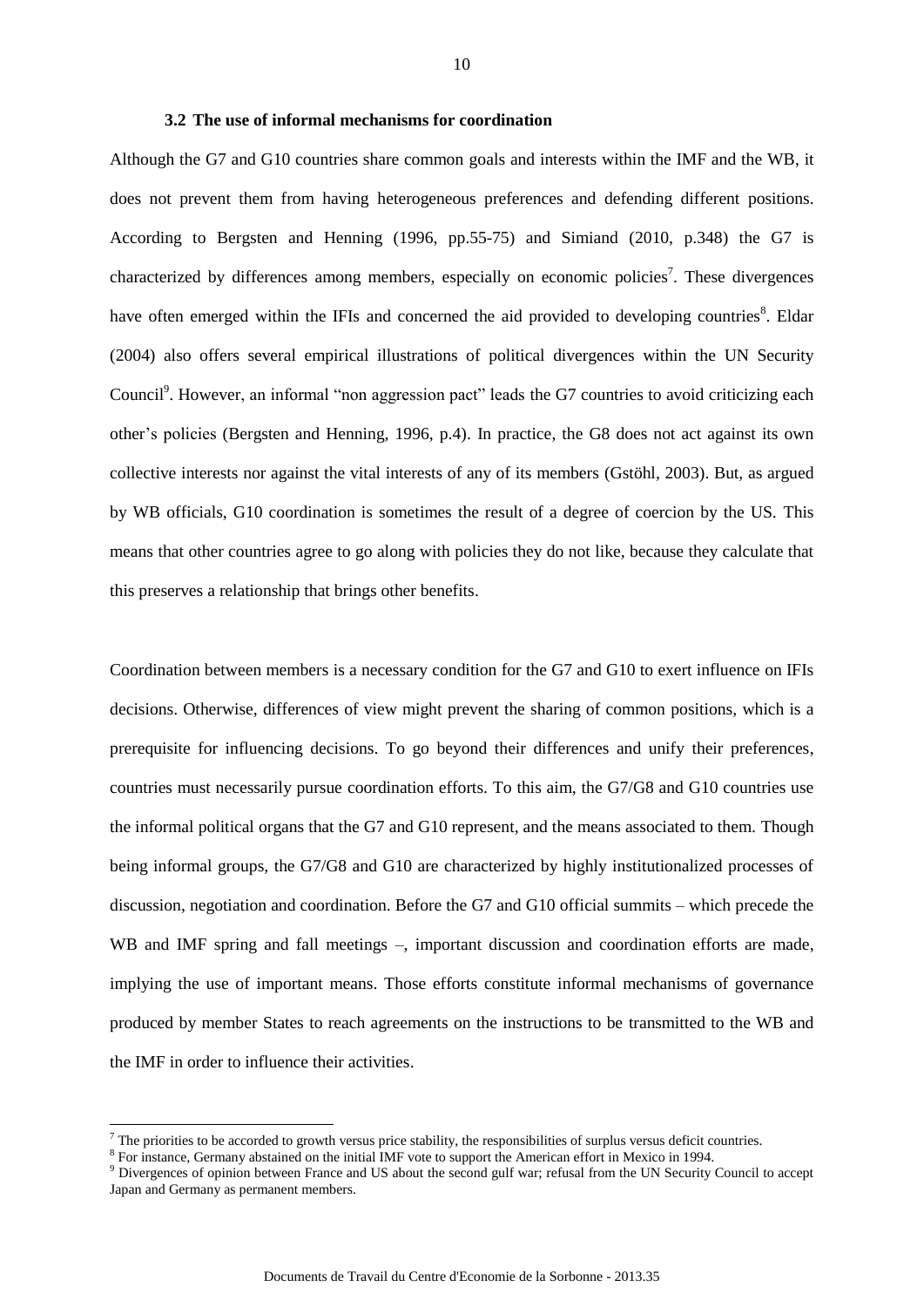Coordination and cooperation efforts are initially made outside the WB and the IMF. Schmunk (2000, p. 63) stresses that informal meetings are held all year long between ministries, officials and experts from the G8 countries thus creating a large network characterized by strong proximity and trust. Woods and Lombardi (2006, p. 15), and Gstöhl (2007, p. 4) show the existence of a tight informal cooperation between Finance Ministers and Central Bankers' deputies who coordinate on the G7 positions related to the IMF's financial and monetary policies. And, Bini Smaghi (2004) reveals that those ministers and deputies are regularly informed by senior IMF officials through conference calls.

Once agreements are reached by the G7, they feed the activities of their respective Executive Directors (EDs) who then coordinate among themselves and harmonize their positions on a vast number of issues ranging from international development architecture matters to more specific questions and local cases (Woods and Lombardi, 2006, p. 15). An important part is played by the ED in charge of the G7 presidency who has to organize informal meetings with the other EDs within the IMF and the WB, and circulate the discussion notes that serve as a base for negotiations and establishing common positions. When deemed necessary, the position that has been devised is forwarded to the Managing Director of the IMF and the President of the WB. These numerous informal meetings and consultations also take place in the context of the  $G10$ <sup>10</sup> Coordination efforts provided by the  $G7$  and G10 countries within the WB and the IMF require important staff and means: 30 officials are sent to the IMF by the US to help its representative, 40 in the case of the North-Baltic States, and much more by European members (Woods and Lombardi, 2006, p.15).

#### **3.3 Evidence of the G7/G10's unity and its influence on WB decisions**

According to Gstöhl (2007), since the G7/G8 decisions are only reached through consensus, each of the official G7/G8 declarations can be interpreted as an agreement reached between its members. Thus, G7/G8 declarations constitute, *per se*, pieces of evidence as to the unity of these groups,<sup>11</sup> revealing the success of the coordination efforts provided before official summits.

<sup>&</sup>lt;sup>10</sup><http://stats.oecd.org/glossary/detail.asp?ID=7022>

<sup>&</sup>lt;sup>11</sup> See Dreher and Sturm (2006) for further evidence of the unity of the G7 and G10 within the UN.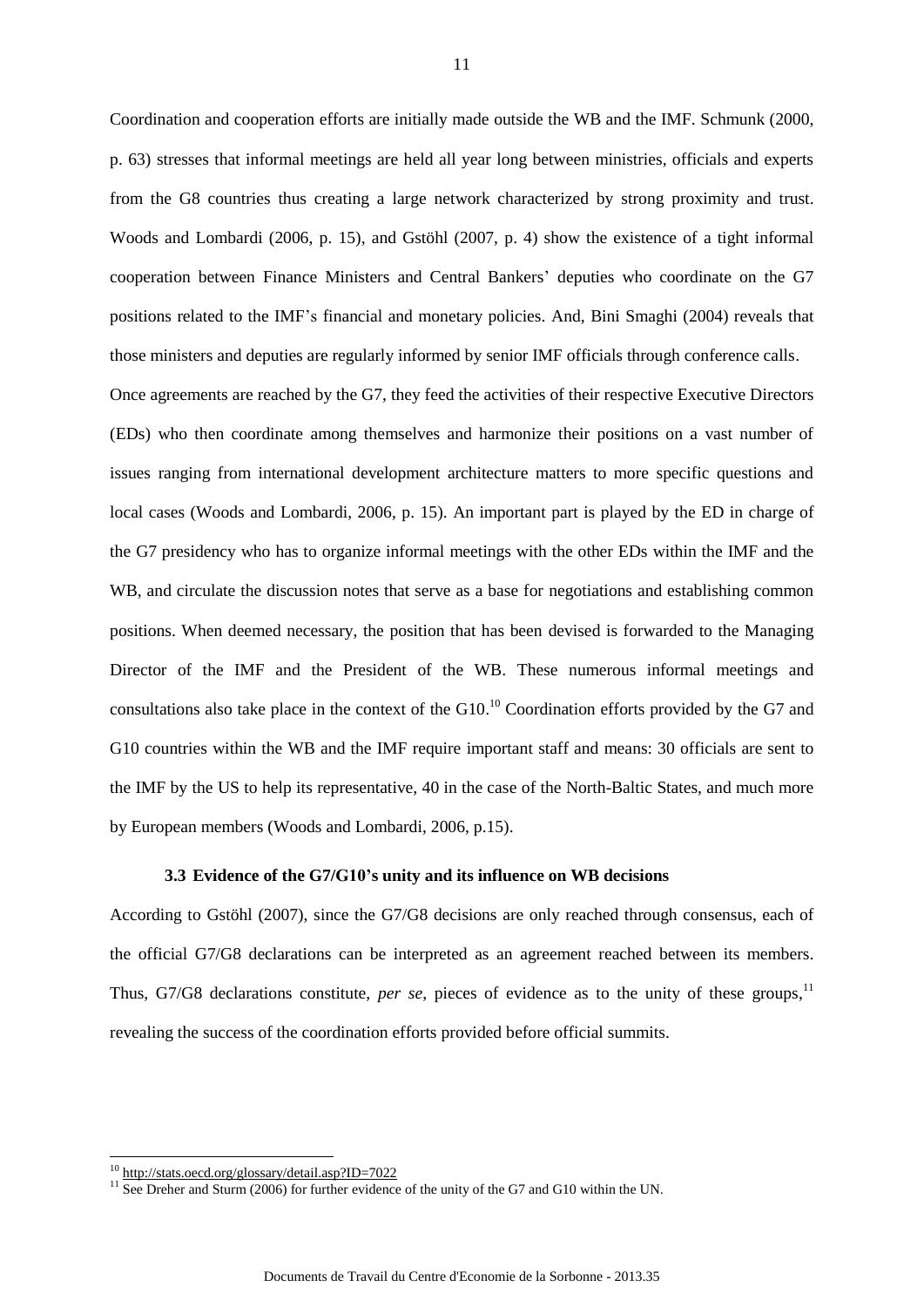The analysis of G7/8 declarations provides empirical evidence that countries share common positions regarding the IFIs. As underlined by the G8 Research Group, the "we" used in the official declarations refers to agreements not only among G8 members but also between them and the IFIs, to which they provide instructions (Simiand, 2010, pp. 62-63). In light of this, Gstöhl (2007) lists several G7 declarations containing instructions to the IFIs regarding the case of highly indebted poor countries, and analyses the incidence of these G7 declarations (and their "strength"<sup>12</sup>) on WB, IMF and Paris Club decisions. This analysis covers the period 1982-2002 and results show a systematic conjunction between G7 declarations and decisions made by the WB, the IMF and the Paris Club following each annual summit (Appendix 1). For instance, after the Lyon summit in 1996 where the G7 "urged" the Bretton Woods institutions to implement the Highly Indebted Countries Initiative (G7, 1996, para. 50), the WB and the IMF launched the Initiative a few months later, and the Paris Club approved it. Hence, this underlines the effective alignment of some WB decisions on those of the G7, and consequently the effective G7 influence on the WB.

In line with Gstöhl, (2007) and Foch (2012), I show the influence of the G7 declarations regarding the necessity to increase private capital flows in developing countries on the WB decisions related to the privatization of public enterprises. The test covers the period 1980-2000 and assimilates the increase of private funds to privatization policies as those policies embrace, by definition, a large set of actions implying the private sector in the management, financing and ownership of public enterprises (Foch, 2012, p.3). And, due to the absence of G10 declarations, the test relies only on those of the G7. Nevertheless, as the G7 is an extension of the G10 it seems acceptable to suppose that the G7 declarations also engage the G10 countries. The analysis of the content of the G7 declarations emphasizes the intensification of the G7's concerns in regard to an increase of private funds in developing countries and to the role the IFIs must play on this issue. These concerns were first expressed in 1979 and 1981 (G7, 1979, para.8 and G7, 1981, para.15), and referred for the first time to the WB in 1982: "*we are prepared to continue and develop practical cooperation with the developing* 

 $12$  In the manner of Simiand (2010), Gstöhl (2007, p. 10) shows the strength of a G7 consensus (i.e. of its declaration) is determined by the rhetoric used. For instance, formulations such as "we call" or "we urge" used for the IFIs are much stronger than "we encourage" or "we invite".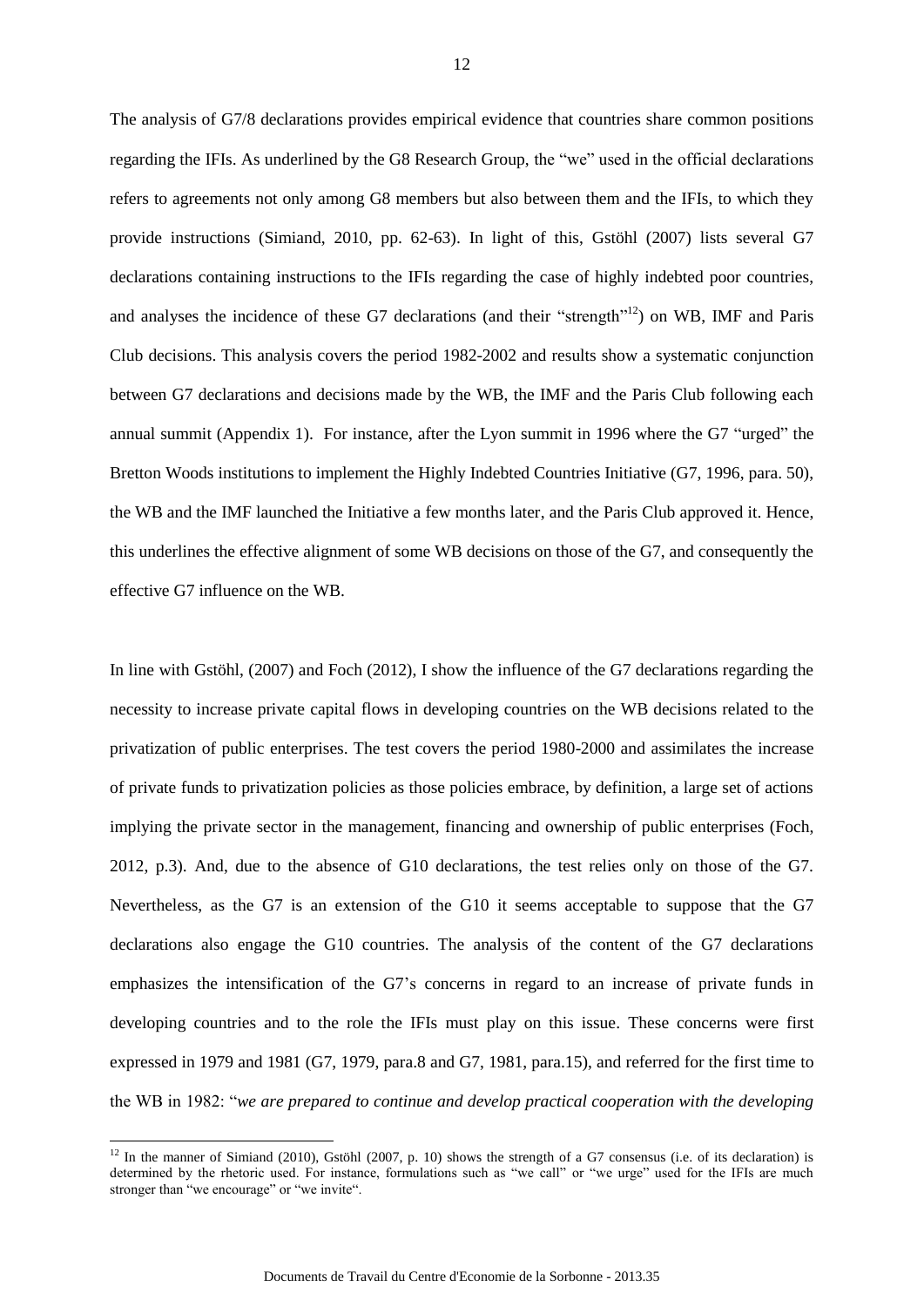*countries through innovations within the World Bank, (…), through the encouragement of private capital flows, including international arrangements to improve the conditions for private investment"*  (G7, 1982). Eleven years later, the G7 provided instructions to the WB and the IMF: "*The multilateral development banks and the IMF should require investment liberalization in their programs in Central and Eastern Europe and developing countries*. (G7, 1990, para. 31). In 1994, the G7 is much more directive in its instructions to the WB, announcing: "*We call on the World Bank as well as the regional development banks to strengthen their efforts to reinforce private capital flows to the developing world*" (G7, 1994, para. 2).

In order to examine possible incidences of this intensification of the G7's concerns and the associated instructions on WB decisions, I have analyzed the WB's *Adjustment Lending Conditionality and Implementation Database* (WB, 2009) which makes an inventory of all the conditions attached to financings attributed in the context of its programs since 1980. The G7's instructions may have a direct impact on WB conditionality since political authorities of member States can directly or indirectly influence the determination of conditions. Indeed, according to Rigo Sureda (2003, p. 569) "*conditions* (are) *negotiated outside the realm of the Board"*. And, some of them are directly dictated by industrial countries (Rajan, 2010, p.13). Political authorities of member States do not intervene directly on the conditionality related to specific operations but decide the global orientation of the conditionality policy.<sup>13</sup> In fact, conditions attached to specific WB operations are set by the staff, though they are then ratified by the EDs (see section 4).

Strikingly, Figure 3 shows a strong conjunction between the G7 declarations and the WB's privatization conditions over the period 1980-1999. ALCID data reveals the introduction of WB's privatization conditions just after the G7 had encouraged the WB to do so. Later on, in accordance with the G7's requests, the share of WB's privatization conditions increased between 1990 and 1994 from 9% to 12%. Finally, in 1994, while the G7 provided much stricter and more direct instructions to

<sup>&</sup>lt;sup>13</sup> This is usually done through the Development Committee, a ministerial-level forum of the WB and the IMF that meets twice a year.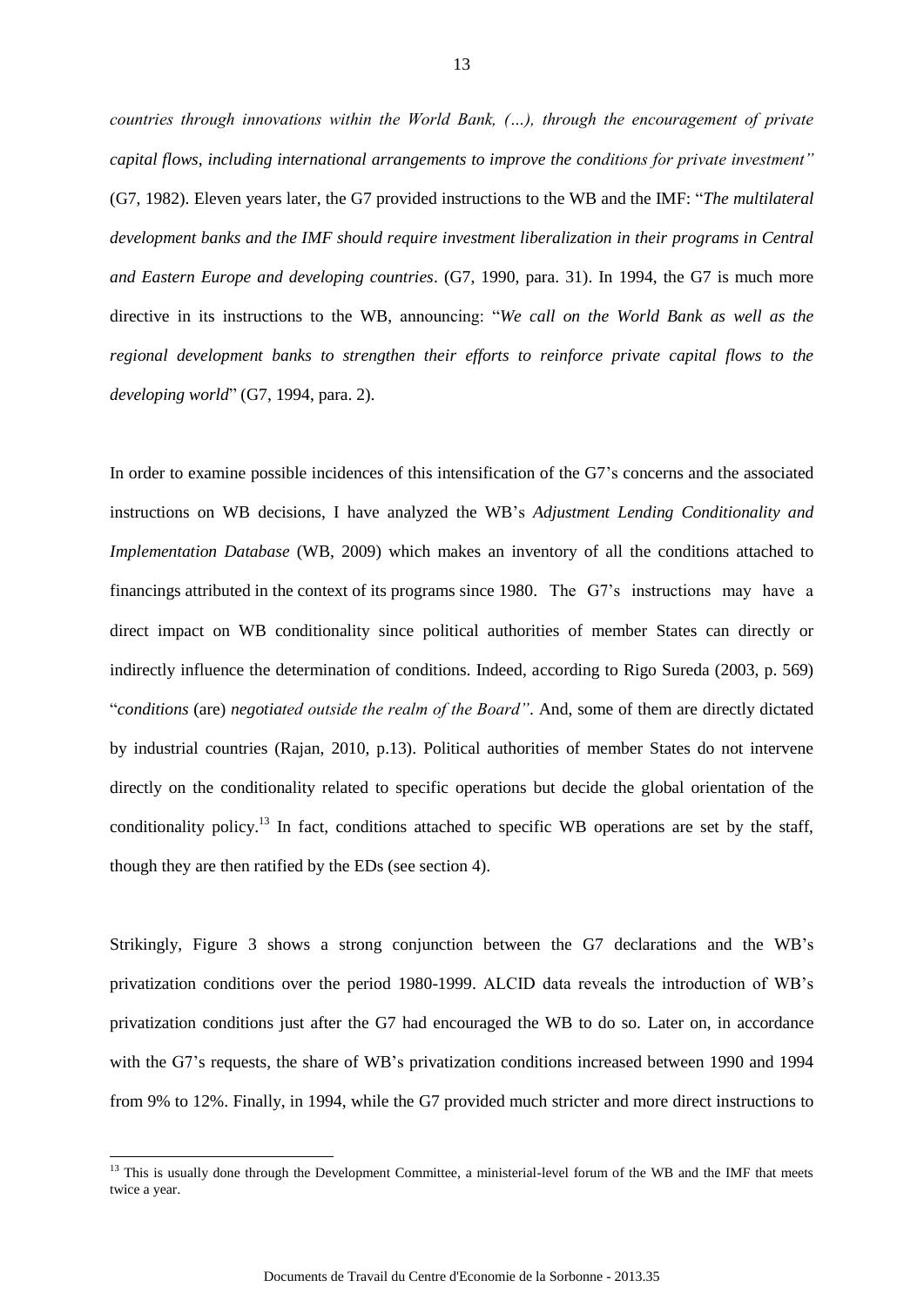the WB, the WB significantly increased its share of privatization conditions from 12% to 21%. As confirmed by a Z test, this trend is statistically significant since the difference in the number of conditions in the three different periods is always statistically significant at the  $1\%$  level (p-value  $\lt$ 0.01).

**Figure 3.** Share of WB's privatization conditions among the total amount of conditions between 1980 and 1999 (all developing countries included)



Source: Author's calculations based on WB (2009)

The G7's decisive influence on WB conditionality is further evidenced by the incidence of its declaration of 1996 on the evolution of WB infrastructure privatization conditions. At the Lyon summit in 1996, the G7 urge the WB (and other multilateral institutions) to deliver more aid in order to support the development of the private sector in infrastructure sectors (G7, 1996, para. 37). This implied an increase in the use of technical assistance to promote privatization policies. While all developing countries were concerned, the priority was explicitly given to SSA.

Figure 4 shows that the G7's instructions have again significantly impacted the evolution of WB conditionality. Not only the WB has increased the rhythm of its privatization prescriptions in infrastructure since the mid 1990s, but this increase has also been considerably higher in SSA than in other developing countries. Between the two periods 1990-1994 and 1995-1999 the share of WB infrastructure privatization conditions has increased from 13% to 24% in SSA while the progression was only about 3 percentage points in all other developing countries. Though the Z test confirms that the two positive trends are statistically significant, the significance is higher for SSA (1% level against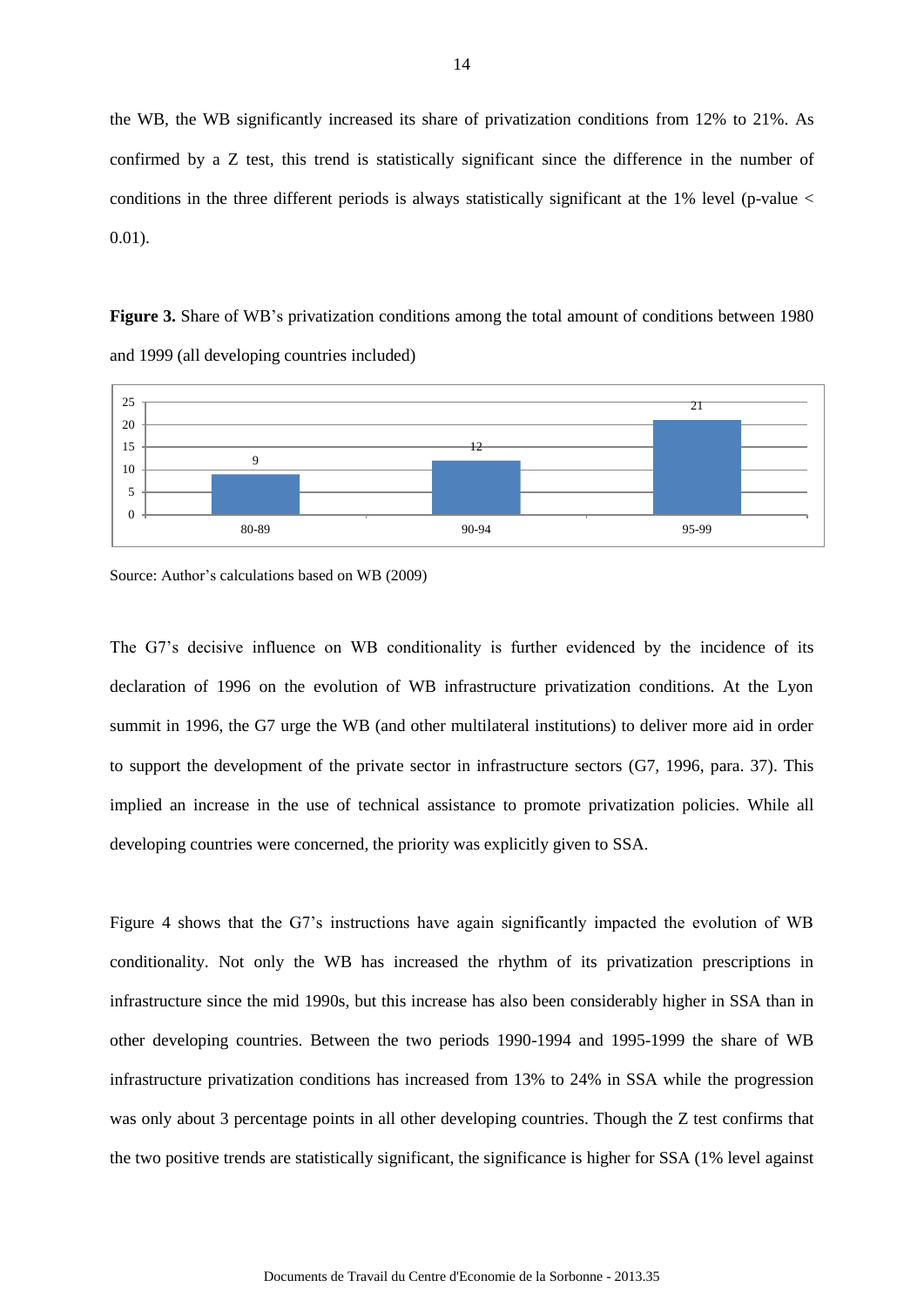5% level). This result reflects the priority given by the G7 to this region. The share of infrastructure privatization conditions continued to increase in both categories of countries between 1995-1999 and 2000-2004 but, this time, in the same proportion. And, the two trends were not statistically significant anymore. This shows that the G7's instructions in 1996 have been a triggering factor in the modification of WB conditionality.

**Figure 4.** Share of infrastructure privatization conditions among the total amount of privatization conditions in SSA and other developing countries between 1990 and 2004



Source: Author's calculations based on WB (2009)

One might argue that instead of being the result of the G7's influence, the WB decisions to introduce privatization and intensify its implementation in developing countries can be explained by the efficiency of this policy. However, it is well established that the WB move to privatization in the 1980s constituted a "leap of faith" as the WB had no empirical evidence proving the effective success of this policy (Nellis, 2006, p.6). In fact, it is the pressures exercised by the Reagan and Thatcher governments that have led the WB to introduce privatization (Cling and Roubeau, 2010). The efficiency argument cannot explain the WB decision to accelerate the rhythm of its privatization prescriptions in the mid 1990s either. Indeed, in the 1980s, a growing amount of empirical evidence led WB economists to stress the mitigated effects of privatization in low income countries – particularly in the infrastructure sector –, and to underline the risks of this economic policy (Kikeri et al., 1992, pp. 29 and 42). There are also strong elements in the literature rejecting the hypothesis that the introduction and intensification of privatization reflected an interest on the part of developing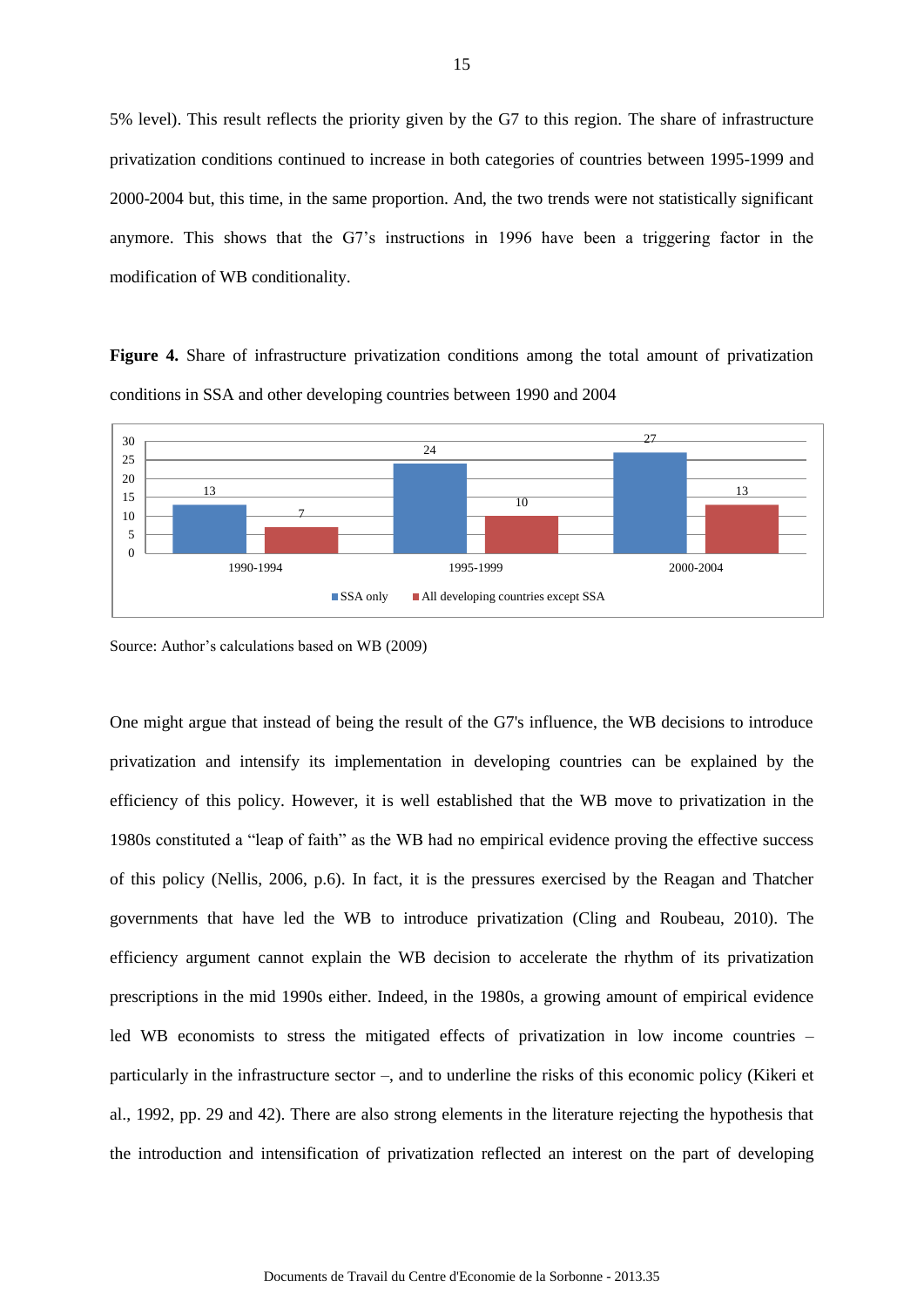countries for this policy (Ramamurti, 1999; Hall et al., 2005). It consequently appears that the trends observed in the WB conditionality are really the consequence of the G7's influence.

#### **4. Formal and informal rules of governance within the WB and the G10's institutional power**

How a G7 declaration becomes a WB decision? In other words, how are the G7's instructions provided outside the WB relayed inside to finally impact decisions? Addressing this question requires to analyze the second necessary condition for the G7 and G10 to exert influence over the WB: the possession of an institutional power sufficient to push forward their common positions. In line, with Gstöhl (2007, p. 9), institutional power refers to the voting weight (the number of votes held by one State member compared to the total number of votes). The power held by every WB member derives from the system of governance i.e. from the rules of representation and participation within the WB. While the WB status establishes such formal rules (i.e. written), they are in practice often complemented or replaced by informal rules (i.e. not written anywhere). I now examine to which extent the G7 and G10 representatives at the WB benefit from these two types of rules, and whether they hold sufficient power to implement the instructions sent to them.

To this aim, I focus on the Executive Board (EB) and the current decisions it has to make. The EB is the main decisional instance within the WB (Woods, 2000). Not only does it decide on the attribution of financing projects, it also determines the policies which will guide the WB's operations, and is accounts to the Governors annually, and interprets the WB articles of agreement.<sup>14</sup> This accumulation of functions leads Strange (1974) to consider the "powerful" EB as the key to political influence on WB and IMF "neutral" decisions.

#### **4.1 World Bank formal rules of governance**

In 2011, the WB is governed by a 25-member EB (plus the President) which represents 184 member States. The Statutes of the WB provide very few formal rules regarding the representation of member States within the EB and the functioning of this board. It is only stated that the five main member States and shareholders (the US, Japan, Germany, France and the United Kingdom) choose their own

-

<sup>&</sup>lt;sup>14</sup> See: <http://go.worldbank.org/RRBDU3PQQ0>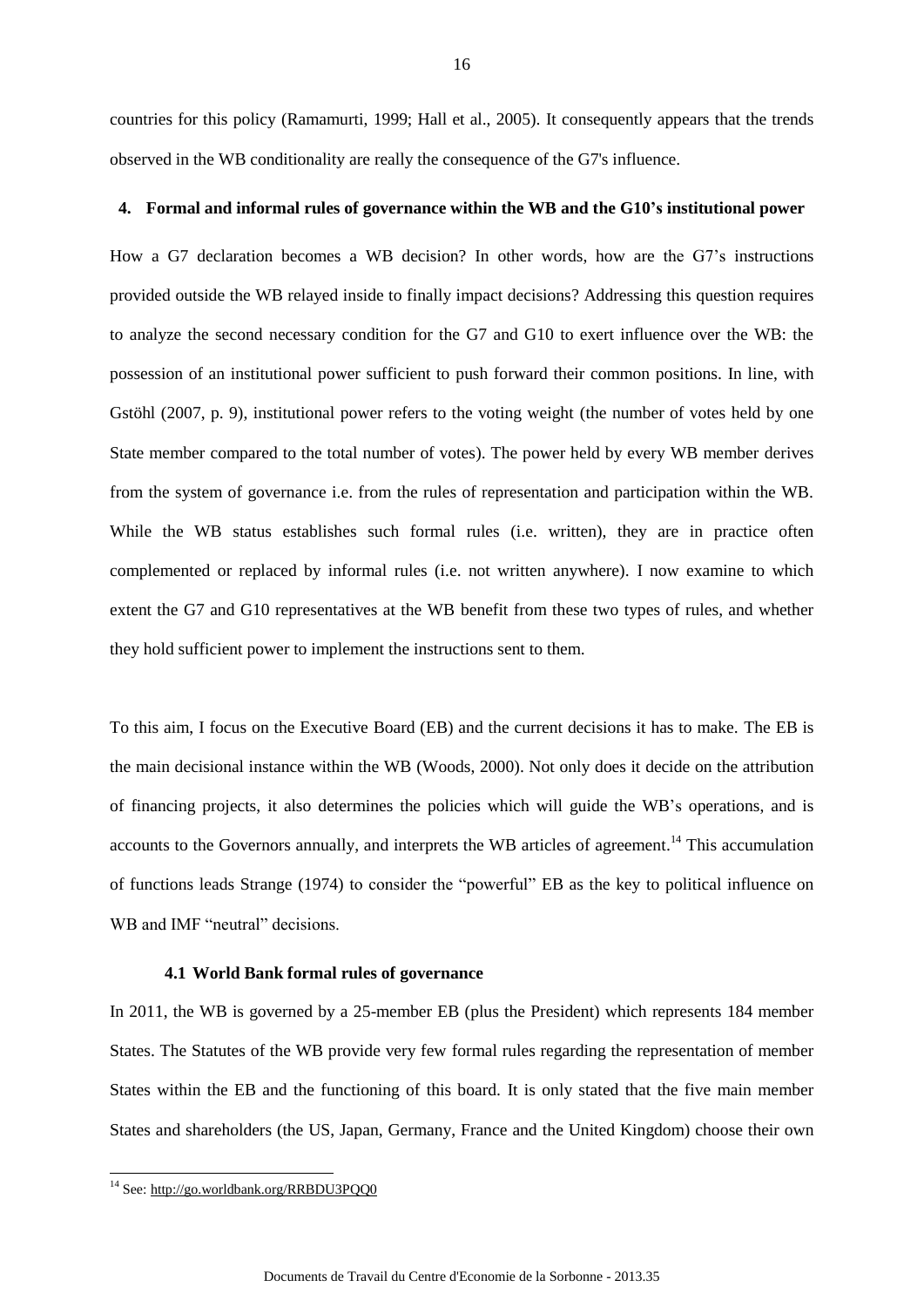ED while other member States must regroup in circumscriptions (later on, the term "groups" is used intercheanbly), each containing an ED elected by one or several member States.<sup>15</sup> Groups have no formal existence, and the WB is not concerned by their functioning (Leech and Leech, 2003). Indeed, WB (and IMF) Statutes provide no formal rules concerning the modalities by which member states can regroup in circumscriptions (Rigo Sureda, 2003; Woods and Lombardi, 2006). Statutes however establish formal rules in regard to the election of the EDs: within a group, the candidate receiving the largest number of votes is elected for two years. It is also established that elected EDs hold the total voting weight of the group they represent. As a result, important rivalries exist between member States for the ED position (Woods and Lombardi, 2006, p. 4). All the more so as there is no formal mechanism forcing or providing incentives to the elected EDs to account to their groups or even to the institution they work for (Woods and Lombardi, 2006, p. 6).

Regarding the participation of EDs within the EB, WB Statutes stipulate current decisions have to be reached through a majority of votes (i.e.  $50\%$ ).<sup>16</sup> Though the G7 is well represented on the EB, with seven EDs, its collective voting power (45%) is therefore not sufficient to impose its views when a vote is held (Table 1). This means that the G7 is not powerful enough to make decisions on its own, and that it has to establish alliances with other countries. In this regard, other G10 countries (Belgium, Netherlands, Sweden, and Switzerland) are the most likely allies. These countries are known to represent additional votes gravitating around the very powerful G7's bloc (Woods and Lombardi, 2006, p.16). These additional votes are decisive because when added to those of the G7 countries, they constitute the majority required for making decisions: all together, the G10 countries hold more than 56% of votes (Table 1). In this light, evidence of the G7's influence on WB decisions should in fact be attributed to the G10 since it is the only group holding enough power to impose its views within the EB. In line with this analysis, I argue that a G7 declaration becomes a WB decision when the G7 and G10 countries vote as a group within the EB.

<sup>&</sup>lt;sup>15</sup> China, Russia and Saudi Arabia constitute a group on their own, and thus chose their ED.

<sup>&</sup>lt;sup>16</sup> IBRD Statutes, Article V, section 3.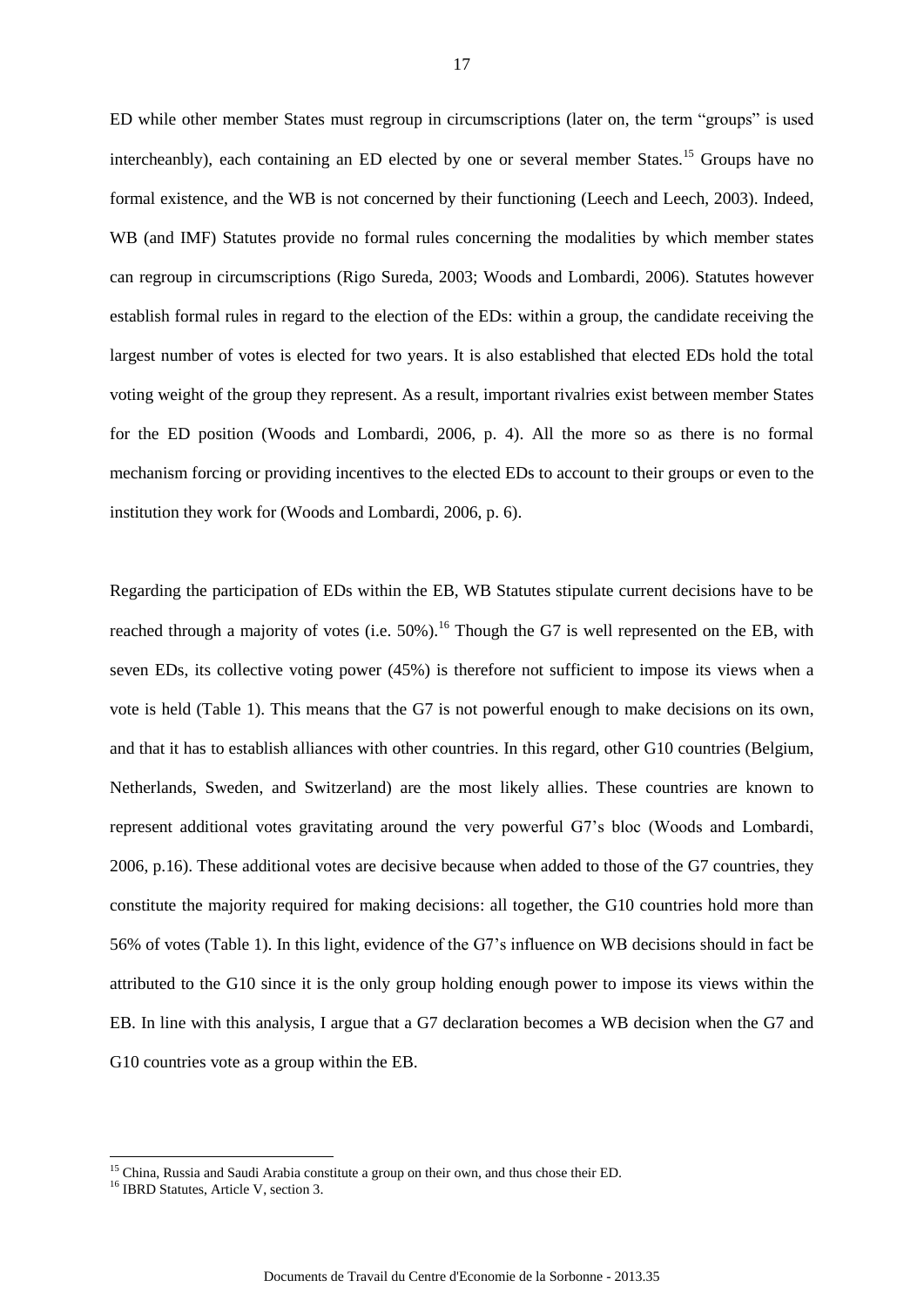**Table 1.** The G7 and G10 collective voting weights within the Executive Boards of the IBRD and IDA in 2011

|          |                | <b>IBRD</b> | <b>IDA</b>     |       |  |
|----------|----------------|-------------|----------------|-------|--|
|          | Total of votes | $\%$        | Total of votes | $\%$  |  |
| $G7^*$ : | 754738         | 45.77       | 6878948        | 42.56 |  |
| $G10**:$ | 934350         | 56.67       | 10474500       | 56.25 |  |

*\* Canada and Italy are directors of their groups which respectively have 13 and 17 members. Their respective voting weights are 3.77% and 3.44% at the IBRD, and 4.39% and 3.34% at the IDA.* 

*\*\* In addition to Canada and Italy, the Netherlands, Sweden and Switzerland are directors of their groups which respectively have 13, 8 and 9 members. Their respective voting weights are 4.44%, 3.28% and 3.18% at the IBRD, and 4.26%, 4. 97% and 4.46% at the IDA.*

Source: Author's calculations based on WB data, 2012

It is worth noting however that for the G10's institutional power to be decisive, its members have to control the informal rules characterizing the WB daily governance.

#### **4.2 Informality as a central feature of the WB daily governance**

In reality, the formal rules of governance established by the WB Statutes are not totally respected and are often complemented or replaced by informal practices. I now examine what role these practices play in explaining the power held by the G10 and the influence it exerts on the decisions made by the Board (formal) and the Staff (informal).

**The informal functioning of circumscriptions.** The G10's institutional power has much to do with the fact that five of its members are directors of their groups, and thus with the informal rules governing the functioning of groups. Due to the absence of formal rules, countries are completely free to regroup in circumscriptions as the numerous movements observed testify.<sup>17</sup> Two factors generally motivate those movements: firstly a better leading position within a group, secondly the possibility of sharing common features, especially geographical and cultural ones, with other members of the group. Countries pay great attention to their relative position within a group as it often determines their capacity to obtain the positions of ED, ED deputy, senior advisor or advisor.

-

 $17$  For a detailed discussion of these movements, see Woods and Lombardi (2006, p. 4).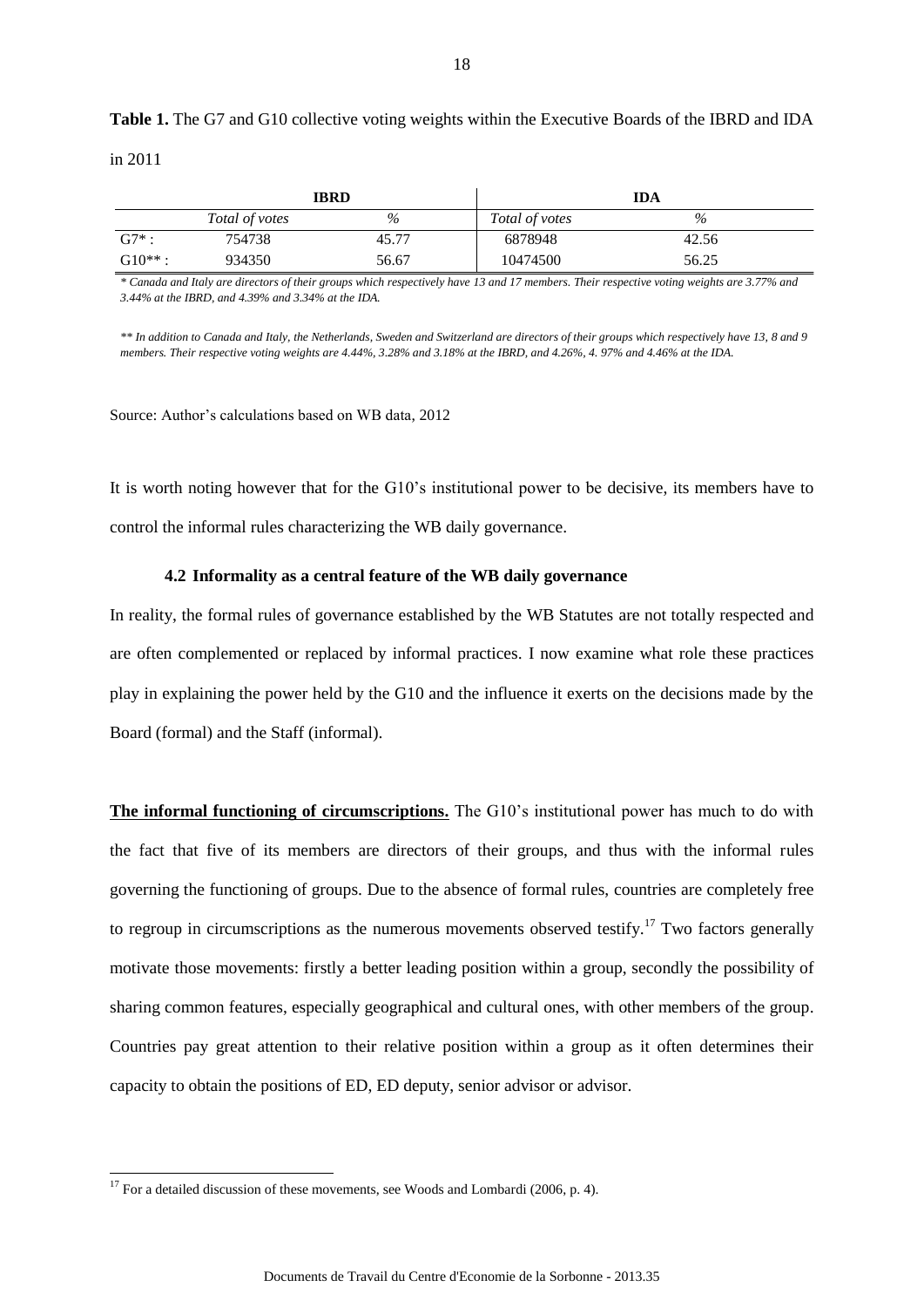At the IMF, it has been established that the voting weight is the major determinant in the selection of EDs, and this choice is made long before the official vote happens (Woods and Lombardi, 2006, p.26). In practice, results derived from the election are determined *ex ante* within each group and the ED is nominated according to the specific conventions in place. Three types of groups exist and each of them is characterized by different informal conventions. On the one hand, there are groups that are dominated by a member whose voting weight is such that it is generally the ED. On the second hand, there are groups which are dominated by several members whose voting weights are far higher than other members and who thus share the direction of the group. Finally, there are groups with an equal repartition of voting weights, and in which the direction of the group is rotative among all members.

My analysis of the composition of the WB circumscriptions in 2012 confirms that this typology also exists at the WB, and that the relative voting weights of members often determine the conventions related to the nomination of the EDs (Appendix 2). This informal governance system of circumscriptions within the EB is very beneficial to the elected EDs of the G10 countries. First, it allows most of these countries to be directors of their groups. As shown by Table 2, while six of the 20 groups include one country coming from the G10, in 5 out of 6 cases this G10 country is dominating, and in 4 out of 6 cases it is the effective ED. Sweden is also the ED of its group although it holds nearly as much votes (0.92%) as Denmark (0.83%) or Norway (0.62%). In these types of cases (called "cartels" in Table 2) informal conventions in place impose a rotative direction between the most powerful members of the group. This convention is also that of the group directed by Austria but dominated by Belgium.

| Table 2. Features of groups including one country from the G10 |  |  |  |
|----------------------------------------------------------------|--|--|--|
|                                                                |  |  |  |

| Total number of groups                                                     | 20          |
|----------------------------------------------------------------------------|-------------|
| Number of groups with one G10's member                                     | 6           |
| Number of groups dominated and directed by a G10's member                  | 5           |
| Number of groups dominated but not directed by a G10's member              | 1 (Belgium) |
| Number of groups 'in cartel' including one G10's member who acts as the ED | 1 (Sweden)  |

Source: Author's calculations based on WB data, 2012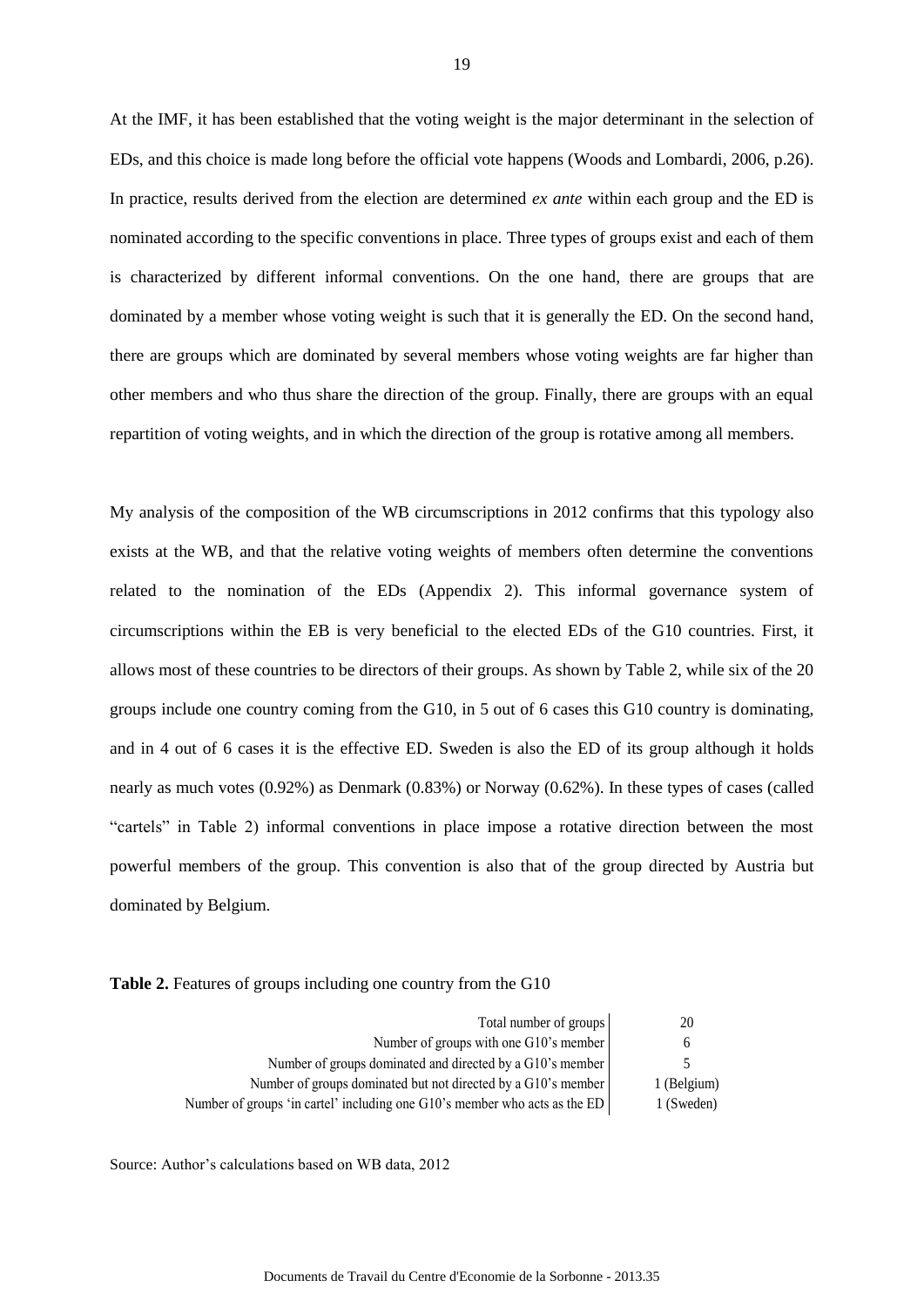Secondly, the five G10 members that are directors of their group hold an aggregated collective voting weight of 18.05% instead of 10.16% by themselves, in 2012 (Table 3). This aspect is crucial since it sufficiently reinforces the voting weight held by the five main WB shareholders (36.47%) to enable the G10 to impose its views on issues where its members share a common position. Otherwise, the group would not have enough votes to hold the power to decide on the EB.

| G10 country being ED of their group | Collective voting weight | <b>Individual voting weight</b> |
|-------------------------------------|--------------------------|---------------------------------|
| Canada                              | 3.72%                    | 2.73%                           |
| Italy                               | 3.45%                    | 2.73%                           |
| Sweden                              | 3.27%                    | 0.92%                           |
| Switzerland                         | 3.18%                    | 1.62%                           |
| <b>Netherlands</b>                  | 4.43%                    | 2.16%                           |
| <b>Total</b>                        | 18.05%                   | 10.16%                          |

**Table 3.** Comparison of the collective and individual voting weights of the G10's EDs

Source: Author's calculations based on WB data, 2012

Since the EDs have no obligation to give account to the members they represent, they are totally free to deal with the concerns and interests of their respective countries and of the coalitions of which these countries are a members (Woods and Lombardi, 2006, pp. 6-7). The G10 EDs are particularly known to focus on the business opportunities offered by the WB and IMF policies to the countries they represent<sup>18</sup>. Indeed, as revealed by interviews with WB officials, the voting weight of each country gives it a proportional access to the provision contracts generated yearly by WB projects. Due to the size of the market shares available to them, the G10 countries pay considerable attention to the enforcement of that informal rule, to the point of constituting the main objective of the EDs. Indeed, each year, the governors evaluate the work of their ED based on this objective. Obtaining a market share superior or equal to the quota of the country they represent is, for EDs, a means to secure their positions.

-

<sup>&</sup>lt;sup>18</sup> This aspect is well illustrated in Woods and Lombardi (2006, p. 14).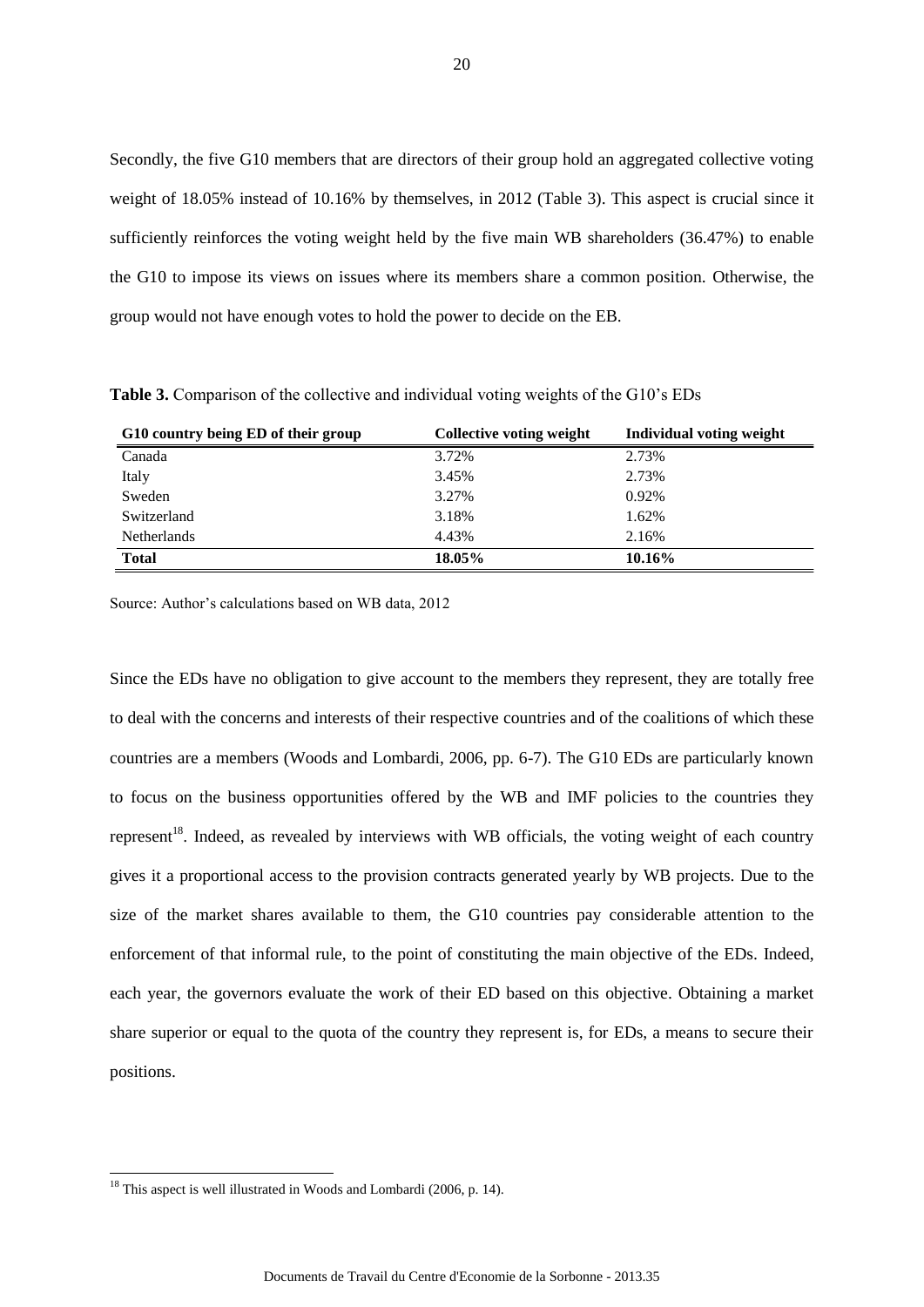This characteristic probably explains why the WB continues to support privatization policies despite their poor or even detrimental impacts in developing countries, and why the G7 asked the WB to introduce these policies in the early 1980s. As shown by Foch (2012), privatization policies create particularly important and attractive business opportunities that mostly benefit firms of the G7 and G10 countries.

**The informal rule of consensus in the decision-making process.** Whereas the WB Statutes stipulate that decisions must be reached through the simple majority of votes, they are in practice informally made through consensus (Woods, 2000; Rigo Sureda (2003); Woods and Lombardi, 2006). However, the voting weights of members are taken into account by all participants at the meetings of the EB (Woods, 2000), and notably by the Secretary of the counsel who is in charge of determining the size of the consensus. The WB President, as the chairman of the EB, then determines the « *sense of the meeting »*, i.e. the decision that results from it.

The informal rule of consensus is in fact very beneficial to the G10 countries and especially to the five main WB shareholders. Indeed, the voting weights held by the EDs affect the negotiations and informal political propositions long before their discussion in front of the EB (Woods, 2000). As a result, when the five main WB shareholders share the same view on an issue, this view is generally adopted by the EB. As stressed by WB officials and Kapur (2002, p. 167), EDs with the weakest voting weights fear to oppose with the most powerful EDs as they risk to pay for that when a decision concerning their country appears on the EB's agenda. In reality, disagreements rarely happen as EDs use informal arrangements before the official meetings of the EB in order to resolve any divergence of views. According to Rigo Sureda (2003, p. 574): "*The informality is not limited to the manner in which final decisions are made but also in the series of informal meetings leading to the point where a consensus has matured.*" The five standing committees, and other ad hoc ones, through which the EB operates play a great role in the maturation process of the consensus. Operating on a consensual basis, they reach decisions which serve as advice to the EDs and prepare the agreements that could be reached by the EB. According to De Gregorio et al., (1999) and Woods (1999; 2000), consensus is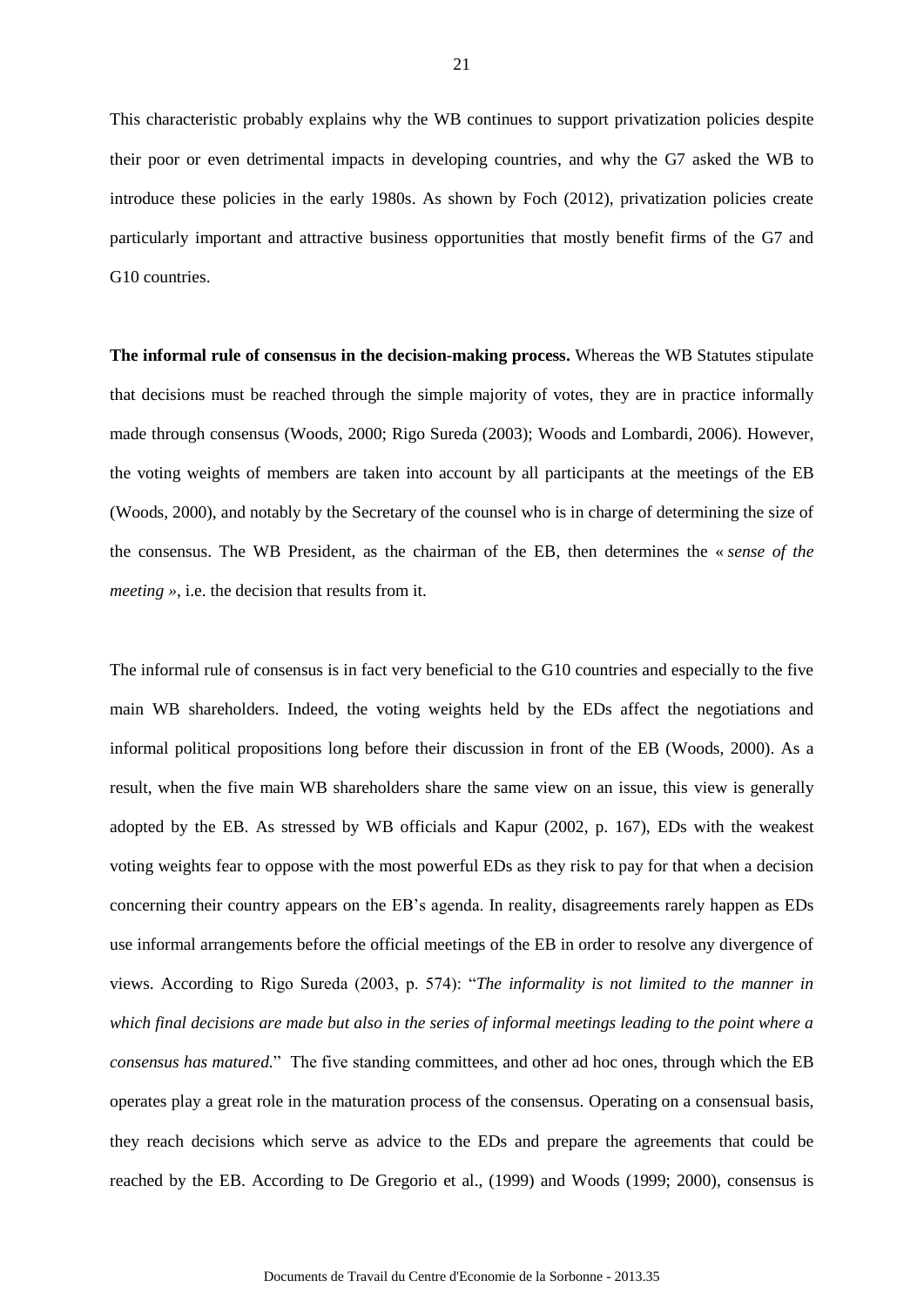harmful not only to the transparency of the decision making process, $19$  but the experience at the UN also shows that a majority of decisions are made by the most powerful members.

**Informal practices regarding the conception and implementation of projects.** Officially, decisions related to the conditionality of specific projects and to the disbursement of funds committed to these projects is the responsibility of the Staff. The EB's role is limited to the approbation of new projects. In practice however, EDs can informally influence the WB projects' cycle through occasional pressures indirectly exercised via the WB management (i.e. the Country Director, Sector Director and Vice President) on the staff.

As noted by WB officials, the staff knows the existing majorities in place at the EB, and is aware of the EDs' preferences. This provides the staff with the incentive to conceive loan projects that comply with the preferences of the EB main members. On this point, Rigo Sureda (2003, p. 580) notes: "*Individual initiative on the part of staff members is both expected and rewarded."* Staff members may risk their reputation and career if their projects are refused by the EB. But, the EB generally approves the loan projects submitted by the staff. Not approving those projects could be seen as a vote of no confidence in the country seeking the loan and in staff and management's handling of the loan program.

Once projects are approved, the staff is officially in charge of suspending the implementation of projects depending on the compliance with conditionality. This does not mean that there might not be occasional interventions from the top down. According to Kapur (2002, pp. 91-94) the EB can informally influence staff decisions through pressure, exercised on the management, requiring to speed up or give priority to certain loans the EDs are particularly concerned about. And, when projects are suspended, the EB can decide whether they should be reinstated and can ask the inclusion or rejection of some clauses attached to the projects. Interestingly, in the case of the IMF, Stone (2004) finds that

<sup>19</sup> Because decisions are made behind closed doors without a detailed record of votes being kept. "*This means that parties not present at the discussion may never find out why or how a particular decision came to be made, nor can they hold any particular parties responsible or accountable for that decision*", Woods (2000).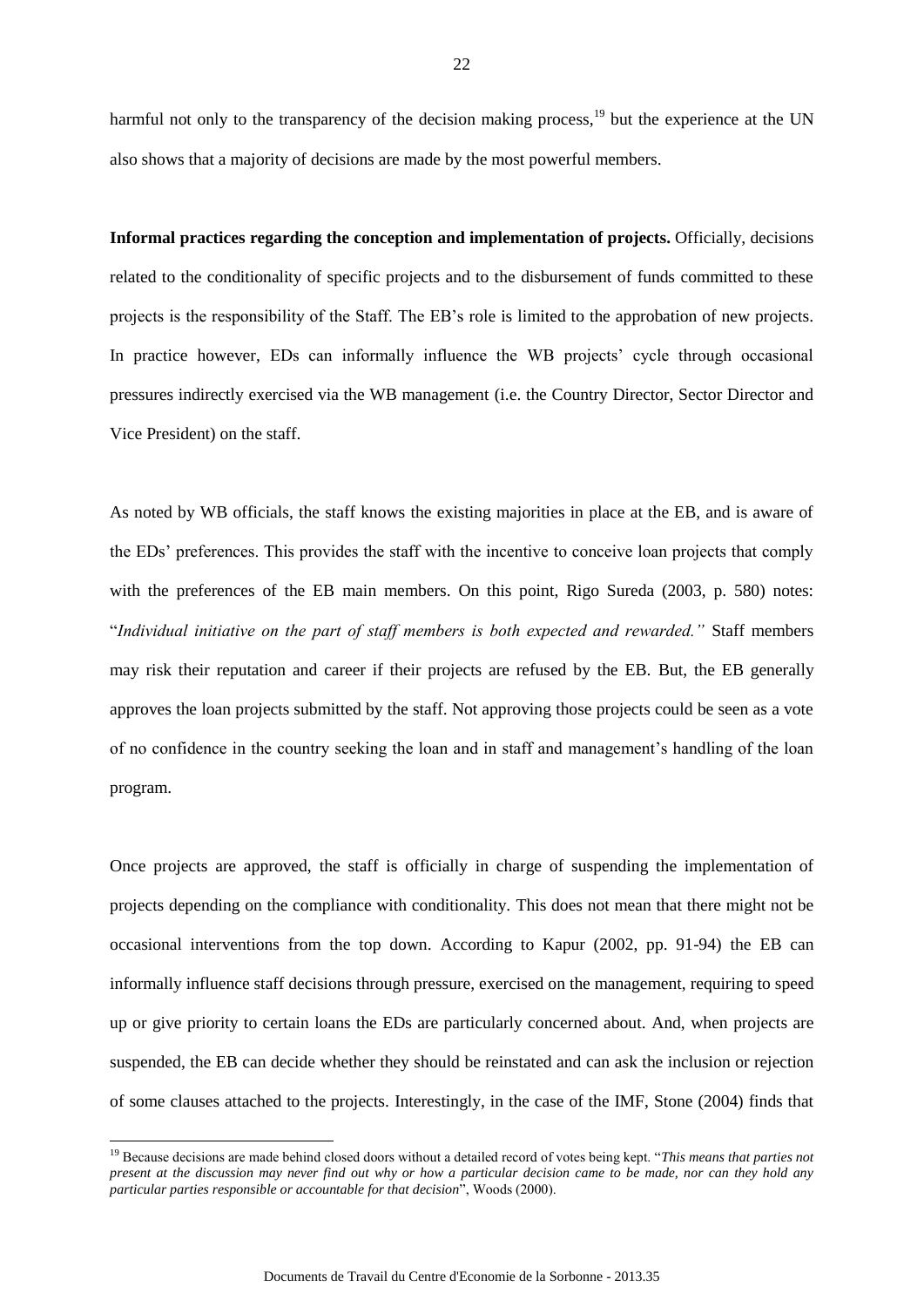reinstatements happen more expeditiously for geopolitically important countries. It is also well recognized that the WB almost never cancels its lending programs in developing countries even when governments have not enough respected the attached conditions (see for instance Ranis, 1996; Dollar and Svensson, 1998). This is evidence of the informal influence of the EB since the staff must automatically suspend projects when countries fail to meet lending conditions.

The informal influence of the EDs on the WB's project cycle is all the more easy to exercise as they directly intervene in the staff and management recruitment. While, as stipulated by the WB Statutes, the President is nominated by the EB, he is in reality directly nominated by the US due to an informal historical convention (Woods, 2003, p. 17). The President is officially in charge of the senior positions but he cannot make a decision without the US and EB's approbation. The senior management is then in charge of the recruitment process regarding the WB staff but there is however a control of the President and the EB. As suggested by Woods (2000, pp. 16-17), there results from this recruitment process a kind of unique ideology characterizing the staff. Empirical studies have shown that despite the existence of quotas,<sup>20</sup> geographical and institutional biases are prominent features of the WB (and IMF) staff composition. A WB study shows that 80% of the senior staff from the Research and External Affairs departments had, in 1991, a formation of Economics and Finance obtained in US and UK universities.

#### **5. Conclusion**

This paper contributes to the literature examining the role donors' interests play in IFIs by showing how the G7 and G10 countries manage to influence WB decisions in order to satisfy their interests. Groups of countries need to meet two complementary conditions in order to exert a decisive influence on WB and IMF decisions: the unity of their group and the possession of sufficient power. The main thrust of the argument is that the G7 and G10 provide opportunity for big countries to come together and unify their preferences on development aid, providing an informal channel for these countries to impact the World Bank's decisions. Focusing on privatization-related issues and using the new ALCID

-

<sup>&</sup>lt;sup>20</sup> IBRD Statutes, Article V, section 5 d.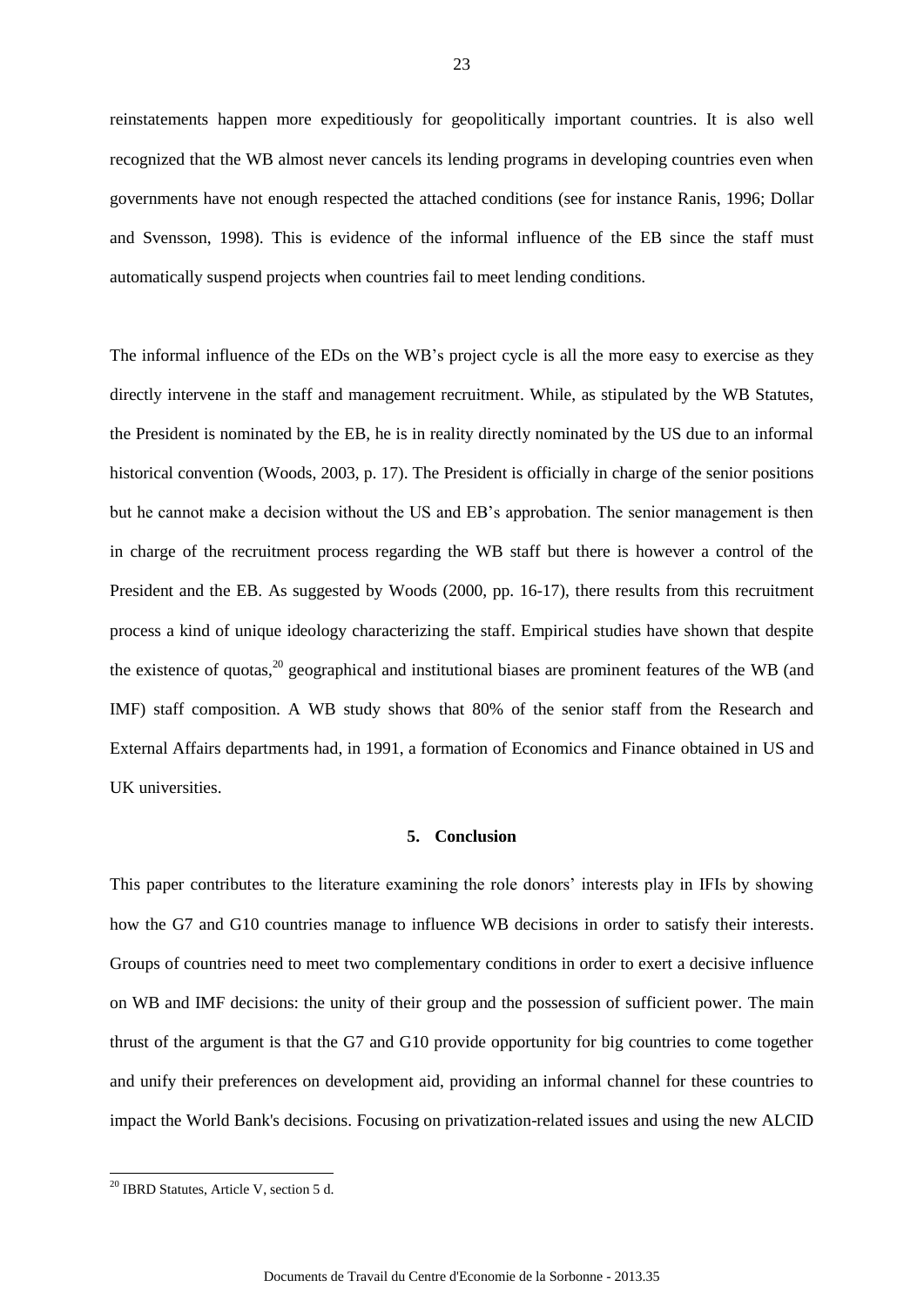dataset, I find quantitatively and statistically significant conjunctions between G7's declarations and WB decisions, primarily reflecting the G7's unity and influence over the WB. Further on, I show how the G7's instructions provided outside the WB through official declarations are relayed inside to finally impact decisions. Following an analysis of the voting weights held by the G7 and G10 countries within the WB's EB, and of the formal and informal rules of governance, I argue that the G10 is the only coalition able to possess a power sufficient to influence WB decisions. Since, the G7's voting weight (i.e. power) is insufficient to reach the majority of votes officially required by the decision making process, it has to establish alliances with other G10 countries in order to reinforce its power so as to take decisions on its own. This finding means that evidence of the G7's influence on WB decisions in the literature should actually be attributed to the G10.

The G10 influence is largely due to the informal practices of governance that often complement or replace formal ones within the WB. The G10 countries benefit from the informal practices characterizing the functioning of circumscriptions since they allow five of them to be directly represented and to hold the collective voting weight of the countries they represent. Similarly, the informal rule of consensus means that transparency is low, and that when the five main WB shareholders share the same view on an issue, this is generally that of the EB. Finally, interviews with WB officials reveal that powerful countries informally exert pressures on the staff, though this is occasional, in order to influence decisions related to the disbursement of funds and the attached conditionality. And, since the EB can control the staff's recruitment process, this informal influence is made easier to exert. Overall, these findings lead to the conclusion that informality is a source of the efficiency with which the G10 influences on WB decisions.

Following this conclusion, and in accordance with Kilby (2010), I argue that reform efforts provided to improve the representation and participation of developing countries within the IFIs, and to reduce the control of the G7 over the decision making process<sup>21</sup>, should better take into consideration the importance of informal practices of governance. To date, efforts have only implied minor changes: the

**EXECUTE:**<br><sup>21</sup> See Lombardi (2008) for a discussion of these efforts.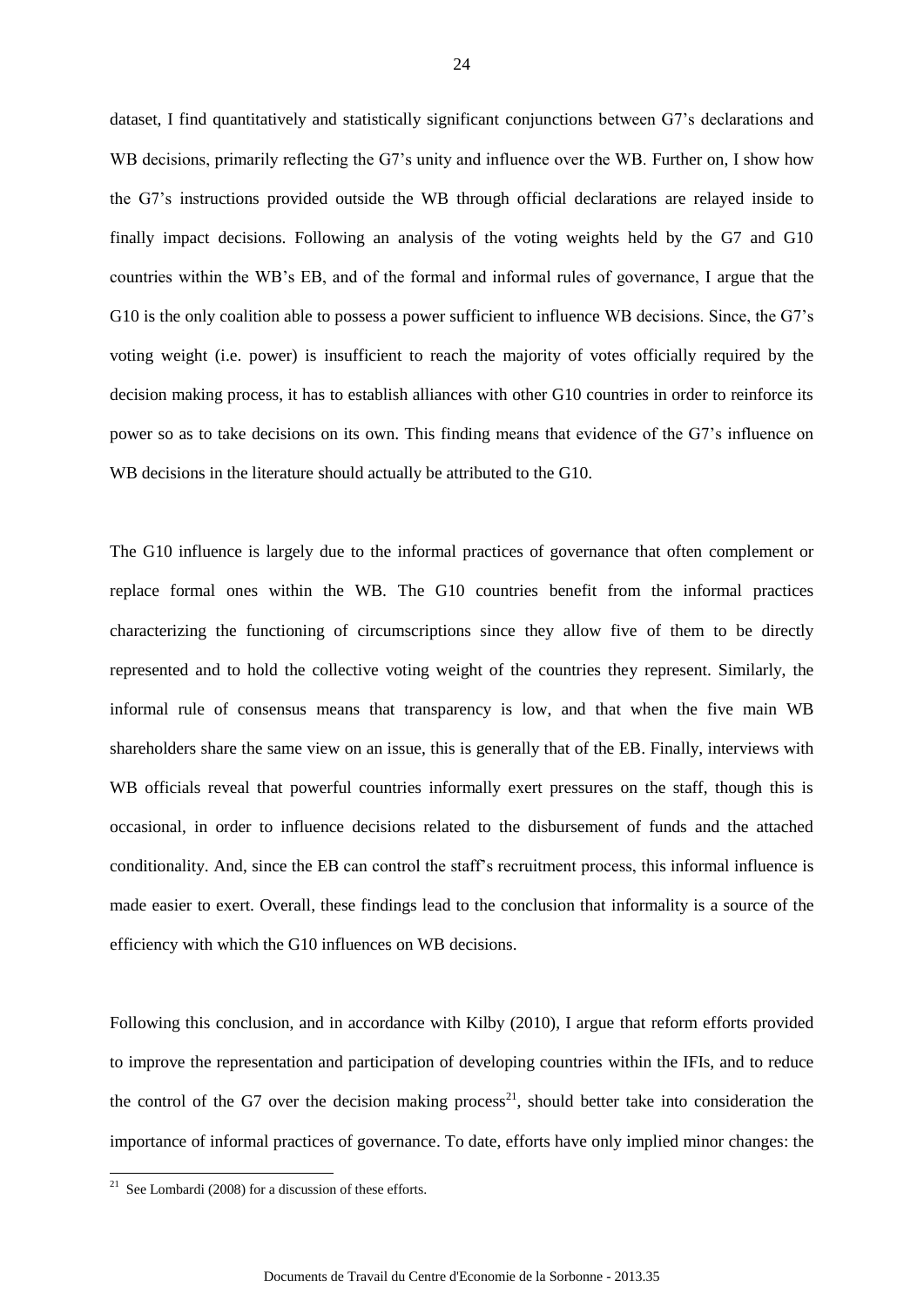creation of a 25<sup>th</sup> seat at the EB attributed to South Africa (ED of another African circumscription) and the transfer of votes from some G10 countries to China, Brazil, and India (Le Figaro, 2010). Although these governance reforms have improved the representation of emerging countries within the WB, they have not implied, however, any change important enough to reduce the control of the G10 countries on the WB. These countries (whose collective voting weight has only been reduced by 1.97 points) still hold sufficient power to influence WB decisions. In line with Stiglitz (2003), I argue that this is notably due to the fact that the extent to which informality characterizes the daily management of the WB has not been reduced. For instance, the historical and informal convention characterizing the nomination of the WB's President is still in place as with the recent appointment of M. Jim Yong Kim, an American citizen although the Nigerian candidate was said to be more competent by several well-known economists and observators.<sup>22</sup> It seems that the vote of Russia, a G8 member, was decisive in that choice. $23$ 

#### **6. References**

Andersen, T.B. Hansen, H., and Markussen, T. 2005. 'US Politics and World Bank-IDA Lending.' Discussion paper, Institute of Economics, University of Copenhagen.

Bailin, A. 2001. 'From Traditional to Institutionalized Hegemony.' *G8 Governance 6*. Available online at [www.g7.utoronto.ca/scholar/bailin/bailin2000.pdf](http://www.g7.utoronto.ca/scholar/bailin/bailin2000.pdf)

Barro, R. J., and Lee, J-W. 2005. 'IMF Programs: Who Is Chosen And What Are The Effects?' *Journal of Monetary Economics* 52(7): 1245-1269.

Bayne, N. 2000. *Hanging in There: The G7 and G8 Summit in Maturity and Renewal*. Aldershot: Ashgate.

Bergsten, C. F., and Henning, C. R. 1996. *Global Economic Leadership and the Group of Seven.* Washington: Institute for International Economics.

Bini Smaghi, L. 2004. 'A Single EU Seat in the IMF?' *Journal of Common Market Studies* 42(2): 229- 48.

Bird, G., and Rowlands, D. 2001. 'IMF Lending: how is it affected by economic, political and institutional factors?' *Journal of Policy Reform* 4: 243-70.

-

<sup>22</sup> See:<http://www.economist.com/blogs/newsbook/2012/04/world-bank> In this article, it is notably argued that: "*the job was decided behind closed doors*."

<sup>23</sup> See: [http://www.lemonde.fr/economie/article/2012/04/16/l-americain-jim-yong-kim-sera-president-de-la-banque](http://www.lemonde.fr/economie/article/2012/04/16/l-americain-jim-yong-kim-sera-president-de-la-banque-mondiale_1686361_3234.html)[mondiale\\_1686361\\_3234.html](http://www.lemonde.fr/economie/article/2012/04/16/l-americain-jim-yong-kim-sera-president-de-la-banque-mondiale_1686361_3234.html)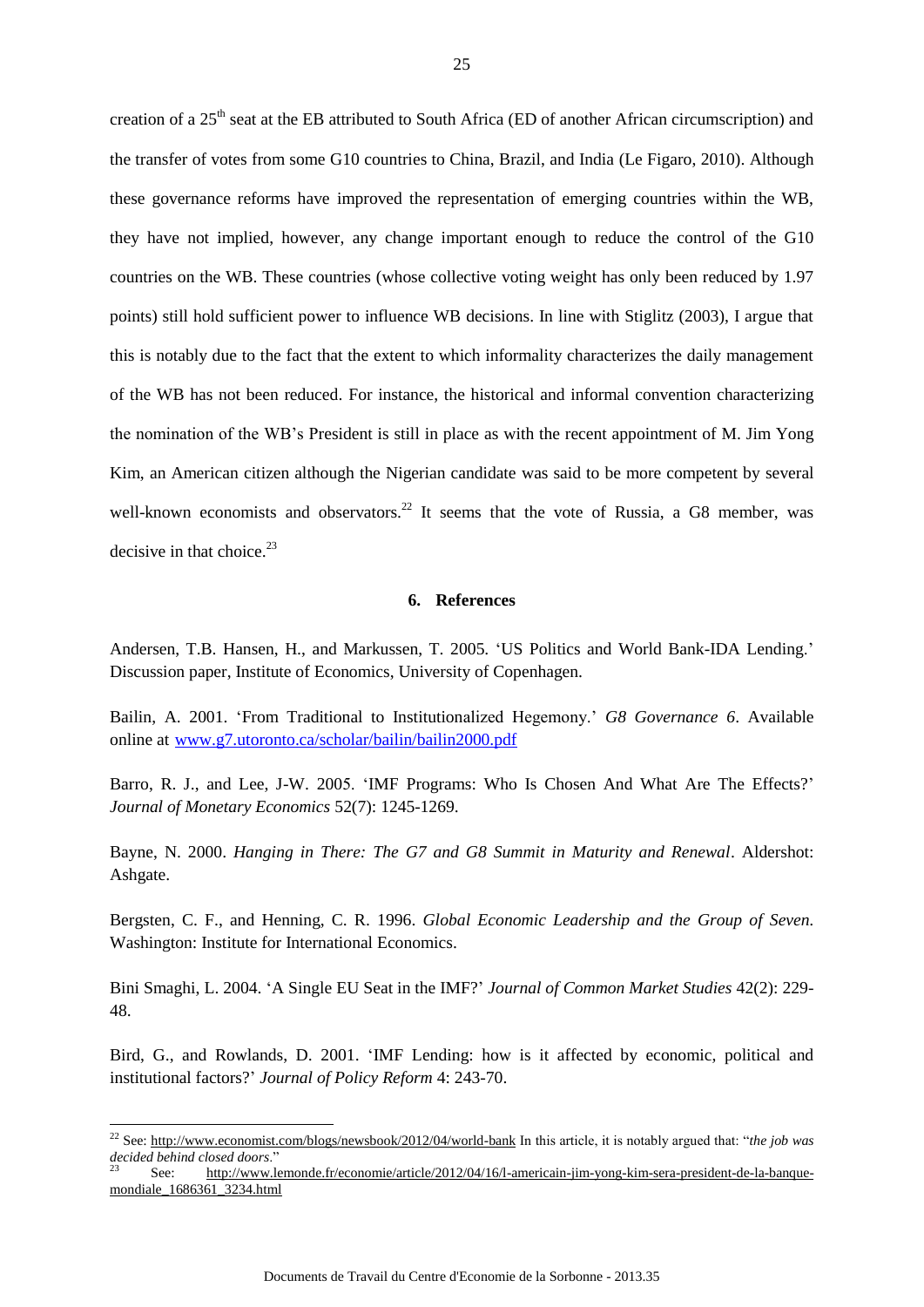Boockmann, B., and Dreher, A. 2003. 'The Contribution of the IMF and the World Bank to Economic Freedom' *European Journal of Political Economy* 19(6): 33-49.

Cling, J-P., and Roubeau, F. 2008. *La Banque Mondiale (The World Bank)*. La découverte, Paris.

Cox, R.W., and Jacobson, H. K. 1973. *The Anatomy of Influence: Decision Making in International Organization.* New Haven: Yale University Press.

De Guttry, A. 1994. 'The Institutional Configuration of the G-7 in the New International Scenario.' *The International Spectator* 29(2): 67-80.

De Gregorio, J. Eichengreen, B. Ito, T., and Wyplosz, C. 1999. 'An Independent and Accountable IMF.' *Geneva Reports on World Economy*. Available online at [http://www.cepr.org/press/geneva\\_report.htm](http://www.cepr.org/press/geneva_report.htm)

Dollar, D., and Svensson, J. 1998. 'What explains the success or failure of structural adjustment programs?' Policy Research Paper n° 1938. Washington, DC: World Bank.

Dreher, A., and Sturm, J-E. 2006. 'Do IMF and World Bank Influence Voting in the UN General Assembly?' CESIFO working paper, n° 1724.

Dreher, A., and Jensen, N. 2007. 'Independent actor or agent: empirical analysis of the impact of US interests on IMF conditions.' *The journal of Law and economics* 50(1): 105-124.

Dreher, A. Storm, J-E., and Vreeland J. R. 2009. 'Development aid and international politics: Does membership on the UN Security Council influence World Bank decisions?' *[Journal of Development](http://www.sciencedirect.com/science/journal/03043878)  [Economics](http://www.sciencedirect.com/science/journal/03043878)* [88\(1\)](http://www.sciencedirect.com/science/journal/03043878/88/1): 1-18.

Eising, R., and Kohler-Koch, B. 1999. 'Introduction: Network Governance in the European Union.' In *The Transformation of Governance in the European Union*, ed. Eising, R., and Kohler-Koch, B. London: Routledge, 3-13.

Eldar, O. 2004. 'Vote Trading in International Organizations.' New York University School of Law, mimeo.

Fleck, R. K., and Kilby, C. 2005. 'World Bank independence: a model and statistic analysis of US influence.' *Review of Development Economics* 10(2): 224-240.

Foch, A. 2012. 'Why does the World Bank Supports Infrastructure Privatization in Sub-Saharan Africa?' Working paper presented at the XIV Conference of the Italian Association of Transport Economics, Bari, Italy, 28-30 June 2012.

Gstöhl, S. 2003. 'Schlussfolgerungen: Gipfelimpulse für Weltwirtschaft und Weltpolitik. (Conclusion/argumentation: Summit impulses for global economy and politics).' In *Global*  Governance und die G8: Gipfelimpulse für Weltwirtschaft und Weltpolitik (Global Governance and G8: Summmit impulses for global economy and politics), ed. Gstöhl, S. Münster: LIT-Verlag, 329- 348.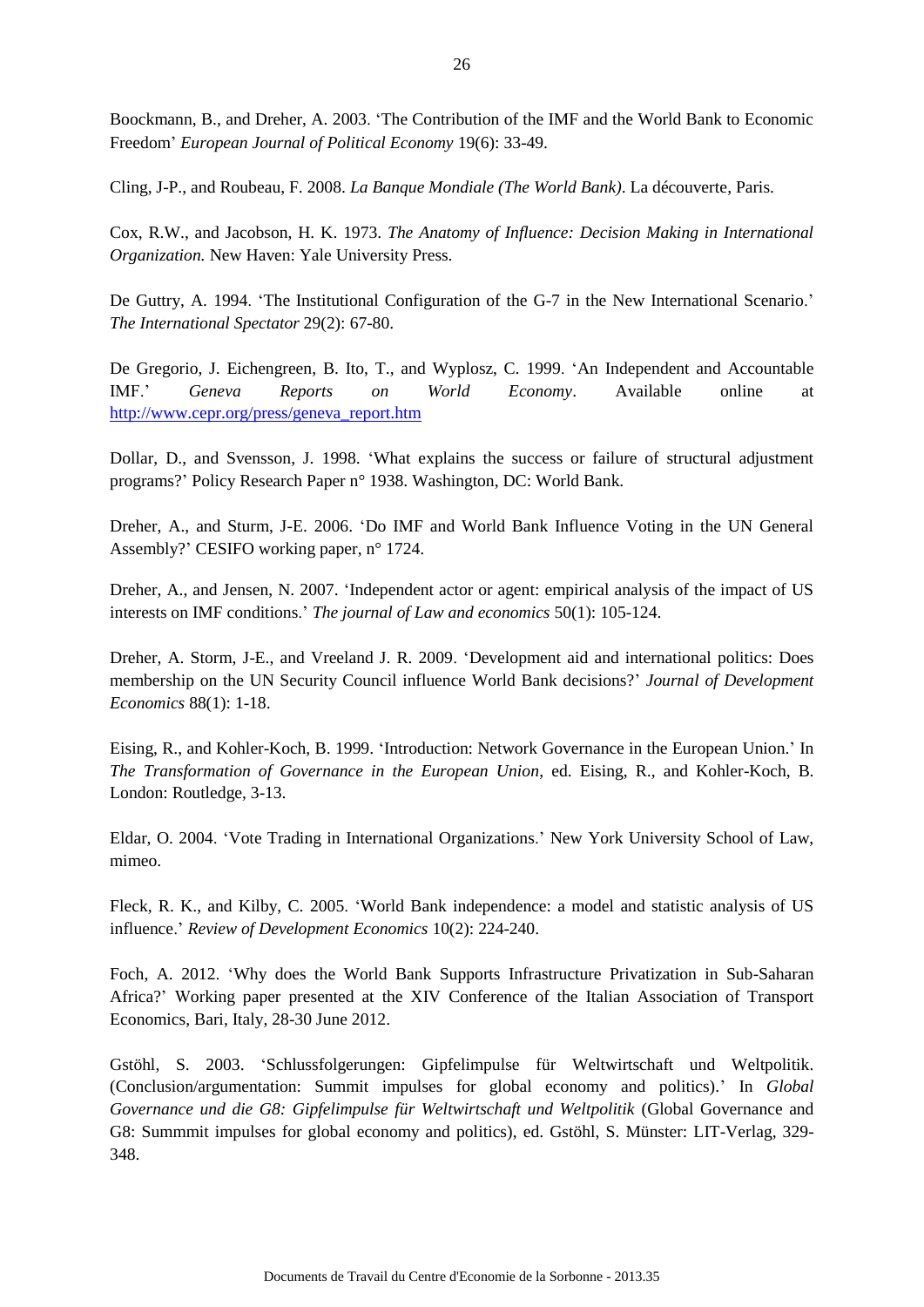Gstöhl, S. 2007. 'The G7/G8´s network governance arrangement with international organizations.' *[Review of International Organizations](http://ideas.repec.org/s/spr/revint.html)* 2(1): 1-37.

G7, 1979. Summit Communiqué, Tokyo, 28-29 June. Available online at <http://www.g8.utoronto.ca/summit/1979tokyo/communique.html>

G7, 1990. Houston Economic Declaration, 11 July. Available online at [www.g7.utoronto.ca/summit/1990houston/communique/index.html](http://www.g7.utoronto.ca/summit/1990houston/communique/index.html) 

G7, 1982. Declaration of the seven heads of State and government and representatives of the European Communities, June 6, 1982.

G7, 1981. Declaration of the Ottawa summit, July 21, 1981.

G7, 1994. Summit Communiqué, Naples, 9 July. Available online at [www.g7.utoronto.ca/summit/1994naples/communique/index.html](http://www.g7.utoronto.ca/summit/1994naples/communique/index.html)

G7, 1996. Economic Communiqué: Making a Success of Globalization for the Benefit of All, Lyon,

Gwin, C. 1997. 'US relations with the World Bank, 1945-1992.' In *The World Bank: its first half century*, vol. 2, ed. D. Kapur, J. P. Lewis, and R. Webb. Washington, DC: Brookings, 195-274.

Hall, D. Lobina, E., and de la Motte, R. 2005 'Public resistance to privatisation in water and energy.' *Development in Practice* [15\(](http://www.tandfonline.com/loi/cdip20?open=15#vol_15)3-4): 286-301.

Harrigan, J., Wang, C., and El Said, H. 2006 'The economic and politics determinants of IMF and World Bank lending in the MENA.' *World Development* 34(2): 247-270.

Jaffrelot, C. 2011. 'La France, le G20 et les "Pays émergents" - un nouvel équilibre des pouvoirs? (France, G20 and emerging countries: a new balance of powers?).' Working paper, Institut Montaigne, Paris.

Kapur, D. 2002. 'The changing anatomy of Governance of the World Bank.' In *Reinventing the World Bank*, ed. Pincus, J.R., and Winters, J.A. Ithaca: Cornell University Press.

Kilby, C. 2009. 'The political economy of conditionality: An empirical analysis of World Bank loan disbursements.' *Journal of Development Economics* 89(1):51-61.

Kilby, C. 2010. 'An empirical assessment of informal influence within the World Bank.' Working paper, Villanova University, USA.

Kikeri, S. Nellis, J., and Shirley, M. 1992. *Privatization: The Lessons of Experience*. Washington DC: World Bank.

Killick, T. 1995. *IMF Programs in Developing Countries: Design and Impact*. London: Routledge.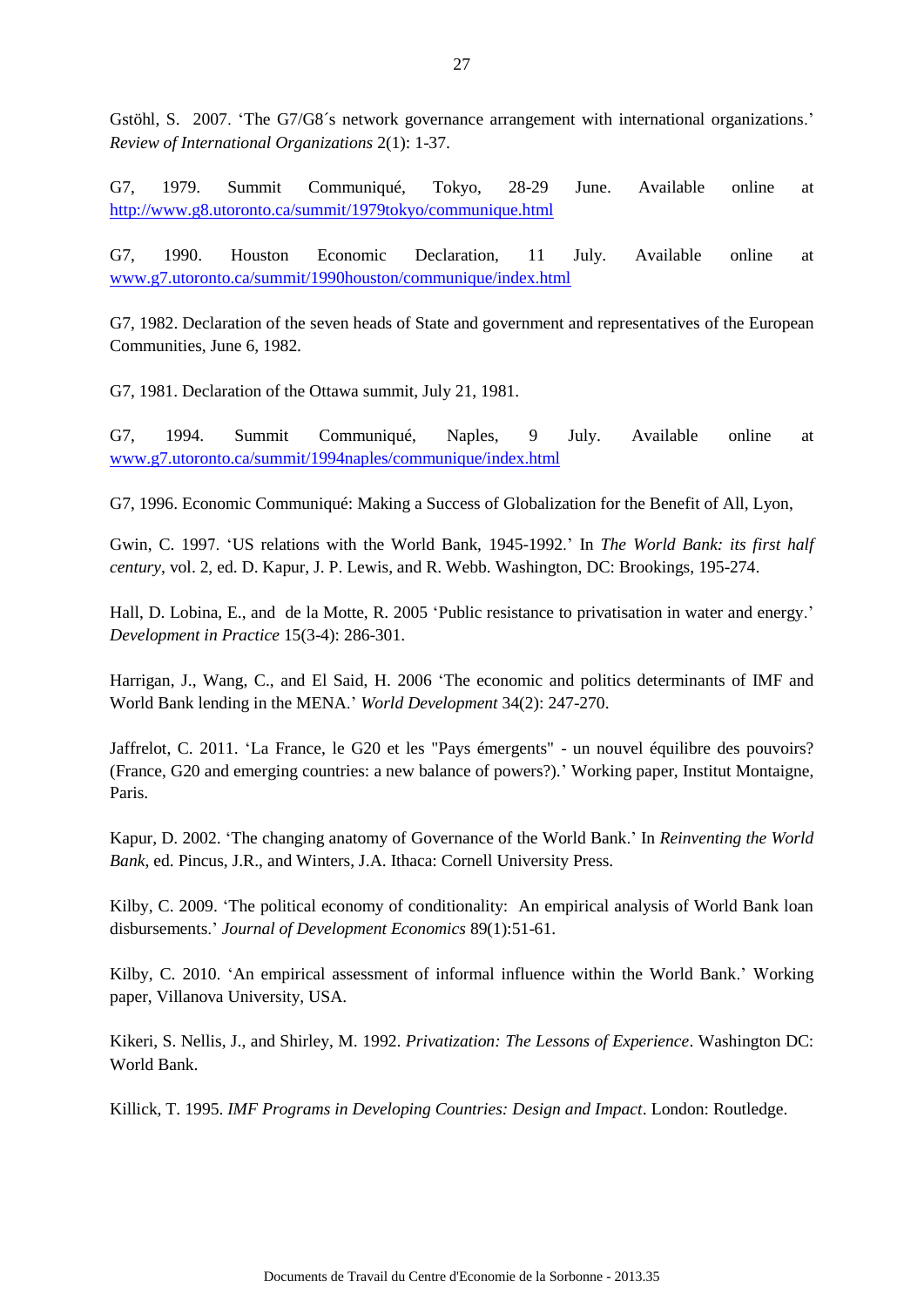Le Figaro, 2010. La Chine prend du poids à la Banque Mondiale (China increases its weight at the world bank). Available online at [http://www.lefigaro.fr/conjoncture/2010/04/26/04016-](http://www.lefigaro.fr/conjoncture/2010/04/26/04016-20100426ARTFIG00345-la-chine-prend-du-poids-a-la-banque-mondiale-.php) [20100426ARTFIG00345-la-chine-prend-du-poids-a-la-banque-mondiale-.php](http://www.lefigaro.fr/conjoncture/2010/04/26/04016-20100426ARTFIG00345-la-chine-prend-du-poids-a-la-banque-mondiale-.php) 

Leech, D., and Leech, R. 2003. 'Voting Power in the Bretton Woods Institutions.' Paper presented to the Development Studies Association Conference, Glasgow, 10-12<sup>th</sup> September.

Lombardi, D. 2008. 'The governance of the WB: lessons from the corporate sector.' *Review of International Organizations* 3(3): 287-323.

Nellis, J. 2006. 'Privatization—A Summary Assessment.' Working Paper n° 87, Center for Global Development.

Oatley, T., and Yackee, J. 2004. 'Political Determinants of IMF Balance of Payments Lending: The Curse of Carabosse.' University of North Carolina, Mimeo.

Putnam, R. D., and Bayne, N. 1987. *Hanging Together: Cooperation and Conflict in the Seven-Power Summits.* Cambridge/MA: Harvard University Press.

Rajan, R. G. 2010. *Fault Lines: how hidden fractures still threaten the world economy*. Princeton University Press.

Ramamurti, R. 1999. 'Why haven't developing countries privatized deeper and faster?' *World Development* 27(1): 137-155.

Ranis, G. 1996. 'On fast-disbursing policy loans.' Background paper prepared for the Task Force on the United States and Multilateral Development Banks, Center for Strategic and International Studies. Washington, DC.

Rigo Sureda, A. 2003. 'Informality and Effectiveness in the Operation of the International Bank for Reconstruction and Development.' *Journal of International Economic Law* 6(3): 565-596.

Schmunk, M. 2000. 'Ein neuer "Global Player"? Möglichkeiten und Grenzen der G8-Aussenminister. (A new "Global Player"? Possibilities and limits of G8 - foreign ministers).' *Internationale Politik* 55(8): 59-64.

Siedersleben, W., and Pabel, T. 2003. 'Die historische Entwicklung der G7/G8: von Weltwirtschaftsgipfeln zu Gipfeln der 'Weltinnenpolitik. (The historical development of the G7/G8: from World Economic Summits to World Domestic Politics Summits).' In *Global Governance und die G8: Gipfelimpulse für Weltwirtschaft und Weltpolitik,* ed. Gstöhl, S. Münster: LIT-Verlag.

Simiand, N. 2010. 'L'hégémonie du G7 dans la gouvernance de l'économie mondiale. (G7 hegemony in the Governance of the world economy).' PhD dissertation in Economics, Grenoble University.

Stiglitz, J.E. 2002. *Globalization and its discontents*. WW Norton & Company, New York.

Stiglitz, J.E. 2003. 'Democratizing the International Monetary Fund and the World Bank: Governance and Accountability.' *Governance*, [16\(1\):](http://onlinelibrary.wiley.com/doi/10.1111/gove.2003.16.issue-1/issuetoc) 111–139.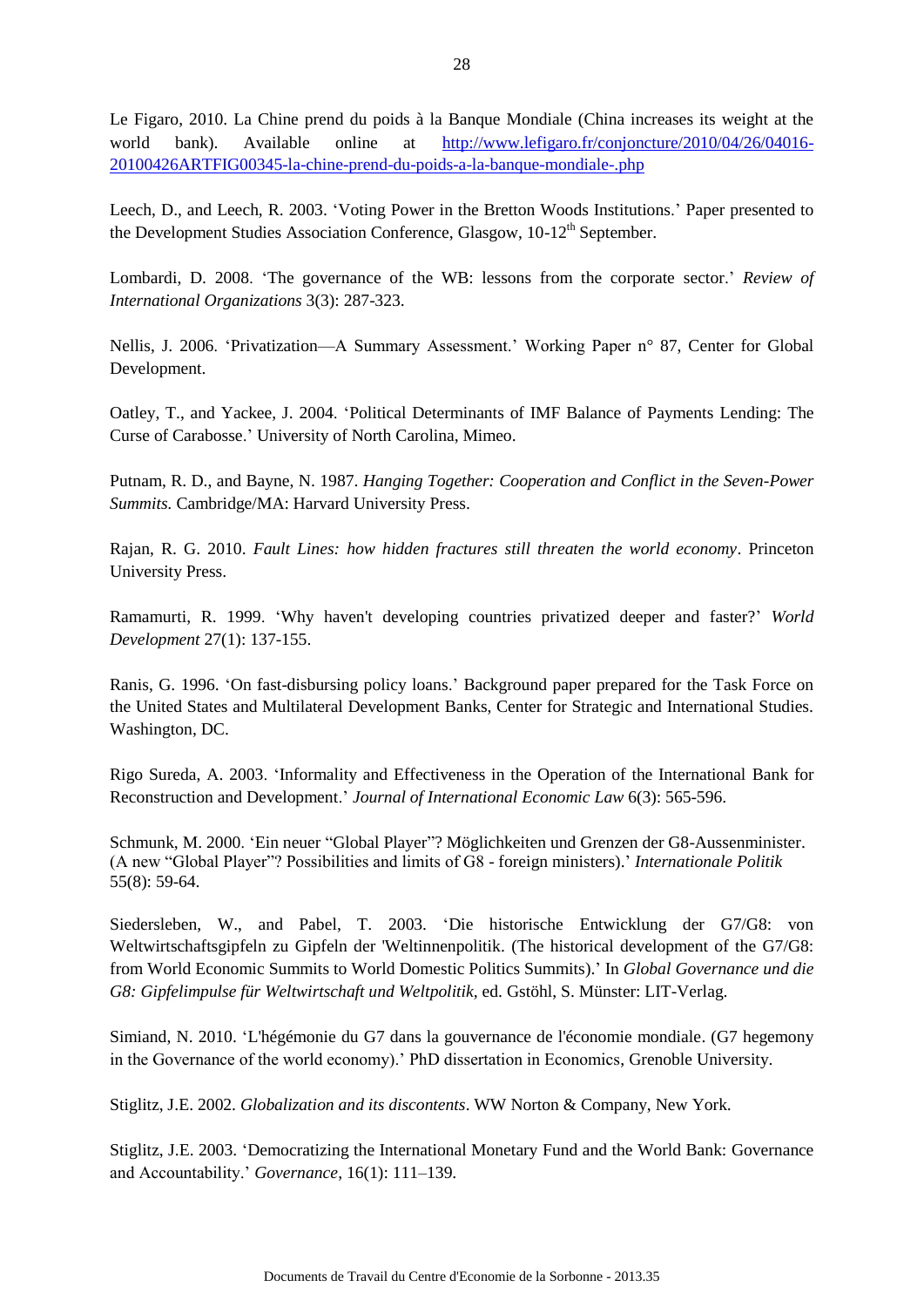Stone, R.W. 2004. 'The Political Economy of IMF Lending in Africa.' *American Political Science Review* 98(4): 577-591.

Strange, S. 1974. 'The IMF.' In *The Anatomy of Influence: Decision Making in International Organization*, ed. Cox, R. W., and Jacobson, H. London: Yale University Press.

Strange, S. 1976. *International monetary relations*. Oxford University Press, London.

Swedberg, R. 1986. 'The Doctrine of Economic Neutrality of IMF and World Bank.' *Journal of peace research* 23(4): 377-390.

Thacker, S. 1999. 'The High Politics of IMF Lending.' *World Politics* 52(1), 38-75.

Woods, N. 1999. 'Good governance in International Organizations.' *Global governance* 5(1): 39-61.

Woods, N. 2000. 'The challenge of Good Governance for the IMF and the World Bank themselves.' *World Development* 28(5): 823-841.

Woods, N. 2003. 'USA and IFI: Power and influence within the World Bank and the IMF.' In *US hegemony and international organisation*, ed. Rosemary Foot, Neil Macfarlane and Michael Mastanduno. Oxford University Press.

Woods, N. and Lombardi, D. 2006. 'Uneven Patterns of Governance: How Developing Countries Are Represented in the IMF.' *Review of International Political Economy* 13(3): 480-515.

World Bank. 2009. 'Adjustment Lending and Conditionality Implementation.' Database, Washington, D.C.

World Bank. 2012. IBRD Statement of Subscriptions to Capital Stock and Voting Power as of June 30, 2011.

### **7. Appendices**

**Appendix 1.** Conjunctions between the G7 instructions and WB, IMF, and Paris Club decisions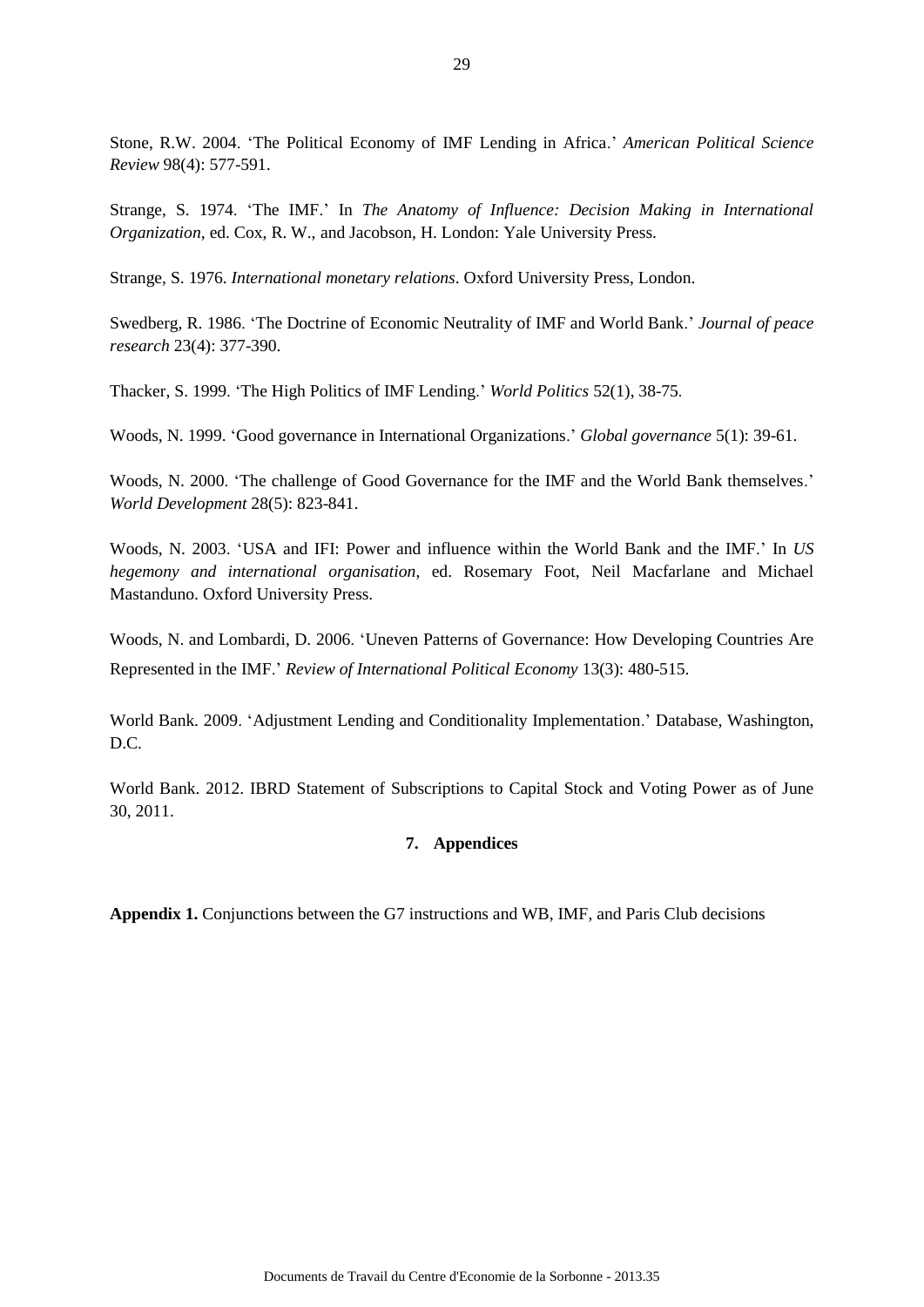| <b>G7</b> summit request                                                                                                                                                                               | Policy of Paris Club, IMF and World Bank                                                                                                                                              |
|--------------------------------------------------------------------------------------------------------------------------------------------------------------------------------------------------------|---------------------------------------------------------------------------------------------------------------------------------------------------------------------------------------|
| Williamsburg 1983<br>G7 upholds a debt strategy of adjustment, new<br>financial flows and no cancellation                                                                                              | Paris Club increasingly reschedules debt, yet<br>without cancellations; precondition is an IMF<br>structural adjustment program                                                       |
| Venice 1987<br>G7 encourages concessional rescheduling for<br>poorest countries                                                                                                                        | Paris Club offers poorest countries interest rates<br>below market level and long-term rescheduling<br>(precondition IMF agreement); IMF introduces<br>Structural Adjustment Facility |
| Toronto 1988<br>G7 agrees on partial cancellation                                                                                                                                                      | Paris Club introduces "Toronto terms" (up to 33%<br>cancellation)                                                                                                                     |
| Houston 1990<br>G7 requests Paris Club to do more for the lower<br>middle-income countries                                                                                                             | Paris Club introduces "Houston terms" for lower<br>middle-income countries                                                                                                            |
| London 1991<br>G7 demands additional debt cancellations for<br>poorest countries                                                                                                                       | Paris Club introduces "London terms" (up to 50%<br>cancellation)                                                                                                                      |
| Munich 1992<br>G7 asks IMF to continue ESAF                                                                                                                                                            | IMF enlarges and extends the Enhanced<br>Structural Adjustment Facility                                                                                                               |
| Naples 1994<br>G7 demands additional debt cancellations for<br>poorest countries                                                                                                                       | Paris Club introduces "Naples terms" (up to 67%<br>cancellation)                                                                                                                      |
| Halifax 1995<br>G7 addresses debt held by multilateral creditors<br>and demands a "comprehensive approach"                                                                                             | World Bank and IMF develop HIPC initiative<br>dealing with debt held by both bilateral and<br>multilateral creditors                                                                  |
| <b>Lvon 1996</b><br>G7 requests the Bretton Woods institutions to<br>work out details of HIPC initiative and the Paris<br>Club to go beyond "Naples terms"                                             | World Bank and IMF launch HIPC initiative:<br>Paris Club accepts HIPC initiative and introduces<br>"Lyon terms" (up to 80% cancellation in<br>individual cases)                       |
| Cologne 1999<br>G7 asks IMF and World Bank to develop specific<br>poverty reduction plans and Paris Club to offer<br>debt forgiveness of up to 90% for HIPCs and<br>"Naples terms" for other countries | Paris Club, IMF and World Bank accept HIPC2<br>initiative and work on its implementation; Bretton<br>Woods institutions enhance their poverty focus                                   |
| Okinawa 2000<br>G7 urges further HIPC implementation and debt<br>cancellation for at least 20 countries                                                                                                | IMF and World Bank achieve debt relief for 22<br>countries                                                                                                                            |
| Kananaskis 2002<br>G7 requires the Bretton Woods institutions to<br>provide documentation and promises more funds                                                                                      | IMF and World Bank seem to support G7<br>requests                                                                                                                                     |

Source: Gstöhl, 2007, p.16, Table 2

**Appendix 2.** Composition of the WB circumscriptions in 2012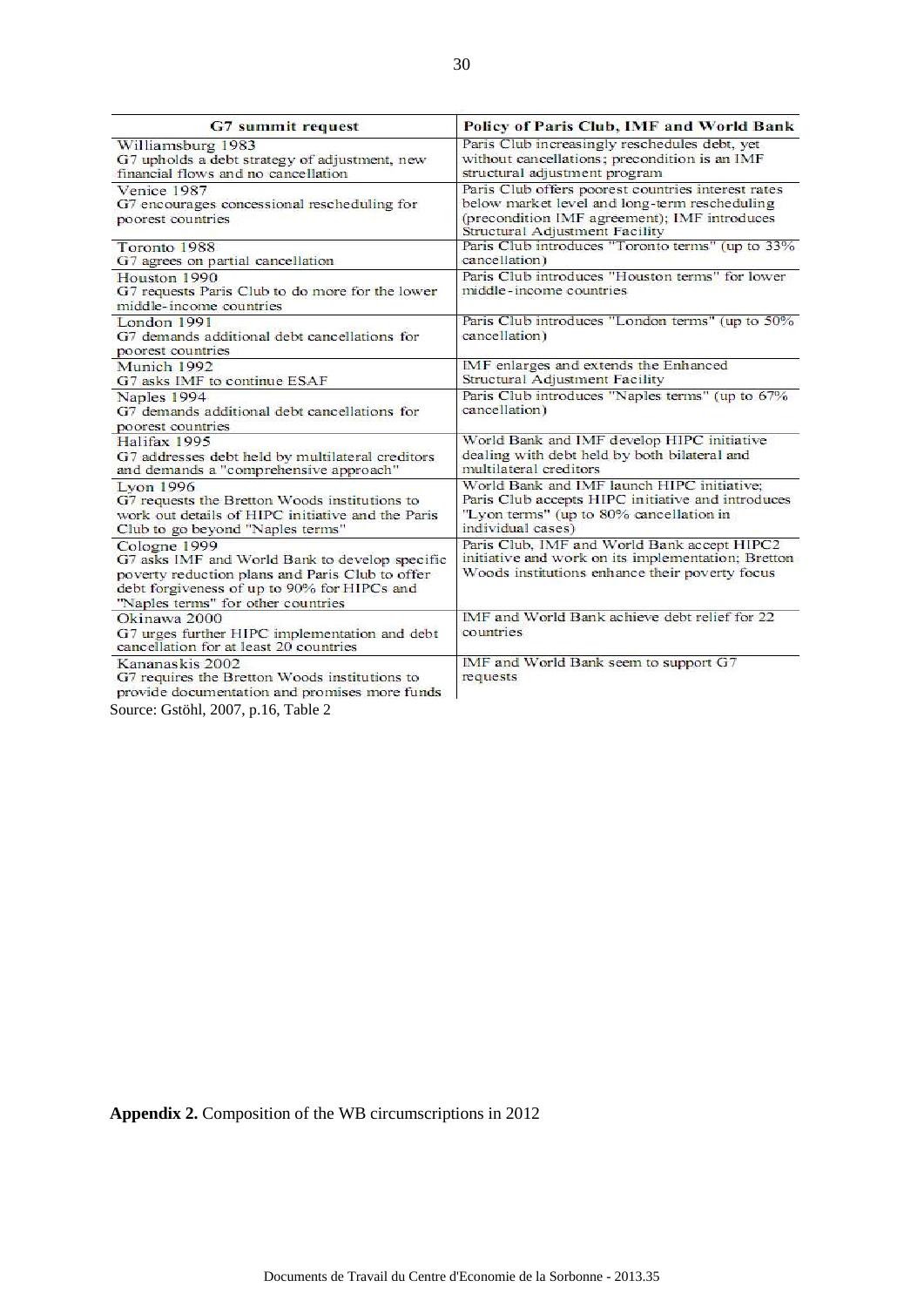| Member<br>Austria                | <b>Number of Votes</b><br>11313 | <b>Percentage of Total Votes</b><br>,68% | Nbre of members Total voting weight |       | Type of group                         | <b>ED G10</b> | <b>ED deputy G10</b> |
|----------------------------------|---------------------------------|------------------------------------------|-------------------------------------|-------|---------------------------------------|---------------|----------------------|
| Belarus                          | 3573                            | ,22%                                     |                                     |       | Dominated but                         |               |                      |
| Belgium                          | 29233                           | 1,77%                                    |                                     |       | non directed by<br><b>BELGIUM.</b>    |               |                      |
| Czech Republic                   | 6558                            | ,4%                                      |                                     |       | Directed by                           |               |                      |
| Hungary                          | 8300                            | ,5%                                      | 10                                  | 4,57% | Austria (0,68).                       | NO            | <b>YES</b>           |
| Kosovo, Republic of              | 1216                            | ,07%                                     |                                     |       | The ED deputy is<br>Belgium. Type of  |               |                      |
| Luxembourg                       | 1902                            | , 1 1 %                                  |                                     |       | group is a                            |               |                      |
| Slovak Republic<br>Slovenia      | 3466<br>1511                    | ,21%<br>,09%                             |                                     |       | "CARTEL" of two                       |               |                      |
| Turkey                           | 8578                            | ,52%                                     |                                     |       | members                               |               |                      |
|                                  |                                 |                                          |                                     |       |                                       |               |                      |
| Armenia                          | 1389                            | ,09%                                     |                                     |       |                                       |               |                      |
| Bosnia and Herzegovi             | 799                             | ,05%                                     |                                     |       |                                       |               |                      |
| Bulgaria                         | 5465                            | ,33%                                     |                                     |       |                                       |               |                      |
| Croatia<br>Cyprus                | 2543<br>1711                    | ,15%                                     |                                     |       |                                       |               |                      |
| Georgia                          | 1834                            | , 1 %<br>, 1 1 %                         |                                     |       |                                       |               |                      |
| Israel                           | 5000                            | ,3%                                      | 13                                  | 4,43% | Dominated by                          | <b>YES</b>    | NO                   |
| Macedonia, former Y              | 677                             | ,04%                                     |                                     |       | Netherlands $(2,16)$                  |               |                      |
| Moldova                          | 1618                            | , 1 %                                    |                                     |       |                                       |               |                      |
| Montenegro                       | 938                             | ,06%                                     |                                     |       |                                       |               |                      |
| Netherlands                      | 35753                           | 2,16%                                    |                                     |       |                                       |               |                      |
| Romania                          | 4261                            | ,26%                                     |                                     |       |                                       |               |                      |
| Ukraine                          | 11158                           | ,68%                                     |                                     |       |                                       |               |                      |
| Costa Rica                       | 483                             | ,03%                                     |                                     |       |                                       |               |                      |
| El Salvador                      | 391                             | ,02%                                     |                                     |       |                                       |               |                      |
| Guatemala                        | 2251                            | , 14%                                    |                                     |       | Type of group is a                    |               |                      |
| Honduras<br>Mexico               | 891<br>19054                    | ,05%<br>1.15%                            | 8                                   | 4,4%  | "CARTEL" of 3                         | NO            | NO                   |
| Nicaragua                        | 858                             | ,05%                                     |                                     |       | members                               |               |                      |
| Spain                            | 28247                           | 1,71%                                    |                                     |       |                                       |               |                      |
| Venezuela, Republica             | 20611                           | 1,25%                                    |                                     |       |                                       |               |                      |
| Antigua and Barbuda              | 770                             | ,05%                                     |                                     |       |                                       |               |                      |
| Bahamas, The                     | 1321                            | ,08%                                     |                                     |       |                                       |               |                      |
| Barbado:                         | 1198                            | ,07%                                     |                                     |       |                                       |               |                      |
| Canada<br>Dominica               | 45045<br>754                    | 2,73%                                    |                                     |       |                                       |               |                      |
| Grenada                          | 781                             | ,05%<br>,05%                             |                                     |       | Dominated by                          |               |                      |
| Guyana                           | 1308                            | ,08%                                     | 12                                  | 3,72% | Canada $(2,73)$                       | <b>YES</b>    | NO                   |
| Ireland                          | 5521                            | ,33%                                     |                                     |       |                                       |               |                      |
| Jamaica                          | 2828                            | ,17%                                     |                                     |       |                                       |               |                      |
| St. Kitts and Nevis<br>St. Lucia | 525<br>802                      | ,03%<br>,05%                             |                                     |       |                                       |               |                      |
| St. Vincent and the G            | 528                             | ,03%                                     |                                     |       |                                       |               |                      |
|                                  |                                 |                                          |                                     |       |                                       |               |                      |
| <b>Brazil</b><br>Colombia        | 33537<br>6602                   | 2,03%<br>,4%                             |                                     |       |                                       |               |                      |
| Dominican Republic               | 2342                            | ,14%                                     |                                     |       |                                       |               |                      |
| Ecuador                          | 3021                            | ,18%                                     |                                     |       | Dominated by                          |               |                      |
| Haiti                            | 1317                            | ,08%                                     | 9                                   | 3,52% | Brazil $(2,03)$                       | NO            | NO                   |
| Panama                           | 635<br>7094                     | ,04%<br>,43%                             |                                     |       |                                       |               |                      |
| Philippines<br>Suriname          | 662                             | ,04%                                     |                                     |       |                                       |               |                      |
| <b>Trinidad and Tobago</b>       | 2914                            | ,18%                                     |                                     |       |                                       |               |                      |
|                                  |                                 |                                          |                                     |       |                                       |               |                      |
| Albania<br>Greece                | 1080<br>1934                    | ,07%<br>,12%                             |                                     |       |                                       |               |                      |
| Italy                            | 45045                           | 2,73%                                    |                                     |       |                                       |               |                      |
| Malta                            | 1324                            | ,08%                                     | $\tau$                              | 3,45% | Dominated by<br>Italy $(2,73)$        | <b>YES</b>    | NO                   |
| Portugal                         | 5710                            | ,35%                                     |                                     |       |                                       |               |                      |
| San Marino<br>Timor-Leste        | 845<br>767                      | ,05%<br>,05%                             |                                     |       |                                       |               |                      |
|                                  |                                 |                                          |                                     |       |                                       |               |                      |
| Australia                        | 24714                           | 1,5%                                     |                                     |       |                                       |               |                      |
| Cambodia                         | 464                             | ,03%                                     |                                     |       |                                       |               |                      |
| Kiribati<br>Korea, Republic of   | 715<br>16067                    | ,04%<br>.97%                             |                                     |       |                                       |               |                      |
| Marshall Islands                 | 719                             | ,04%                                     |                                     |       |                                       |               |                      |
| Micronesia, Federated            | 729                             | ,04%                                     |                                     |       |                                       |               |                      |
| Mongolia<br>New Zealand          | 716<br>7486                     | ,04%<br>,45%                             | 14                                  | 3,4%  | Dominated by<br>Australia (1,5)       | NO            | NO                   |
| Palau                            | 266                             | ,02%                                     |                                     |       |                                       |               |                      |
| Papua New Guinea                 | 1544                            | ,09%                                     |                                     |       |                                       |               |                      |
| Samoa                            | 781                             | ,05%                                     |                                     |       |                                       |               |                      |
| Solomon Islands<br>Tuvalu        | 763<br>461                      | ,05%                                     |                                     |       |                                       |               |                      |
| Vanuatu                          | 836                             | ,03%<br>,05%                             |                                     |       |                                       |               |                      |
|                                  |                                 |                                          |                                     |       |                                       |               |                      |
| Bangladesh                       | 5104                            | ,31%                                     |                                     |       | Dominated by                          |               |                      |
| Bhutan<br>India                  | 729<br>45045                    | ,04%<br>2,73%                            | $\ensuremath{\mathsf{4}}$           | 3,33% | India $(2,73)$                        | NO            | NO                   |
| Sri Lanka                        | 4067                            | ,25%                                     |                                     |       |                                       |               |                      |
|                                  |                                 |                                          |                                     |       |                                       |               |                      |
| Denmark<br>Estonia               | 13701<br>1173                   | ,83%<br>,07%                             |                                     |       |                                       |               |                      |
| Finland                          | 8810                            | ,53%                                     |                                     |       |                                       |               |                      |
| Iceland                          | 1508                            | ,09%                                     | 8                                   | 3,27% | Type of group is a<br>"CARTEL" of two | <b>YES</b>    | NO                   |
| Latvia                           | 1634                            | , 1 %                                    |                                     |       | members.                              |               |                      |
| Lithuania<br>Norway              | 1757<br>10232                   | , 1 1 %<br>,62%                          |                                     |       |                                       |               |                      |
| æden                             | 15224                           | ,92%                                     |                                     |       |                                       |               |                      |
|                                  |                                 |                                          |                                     |       |                                       |               |                      |
| Azerbaijan                       | 1896                            | , 1 1 %                                  |                                     |       |                                       |               |                      |
| Kazakhstan<br>Kyrgyz Republic    | 3235<br>1357                    | ,2%<br>,08%                              |                                     |       |                                       |               |                      |
| Poland                           | 11158                           | ,68%                                     |                                     |       | Dominated by                          |               |                      |
| Serbia                           | 3096                            | ,19%                                     | 9                                   | 3,18% | Switzerland (1,62)                    | <b>YES</b>    | NO                   |
| Switzerland                      | 26856                           | 1,62%                                    |                                     |       |                                       |               |                      |
| Tajikistan<br>Turkmenistan       | 1310<br>776                     | ,08%<br>,05%                             |                                     |       |                                       |               |                      |
| Uzbekistan                       | 2743                            | ,17%                                     |                                     |       |                                       |               |                      |